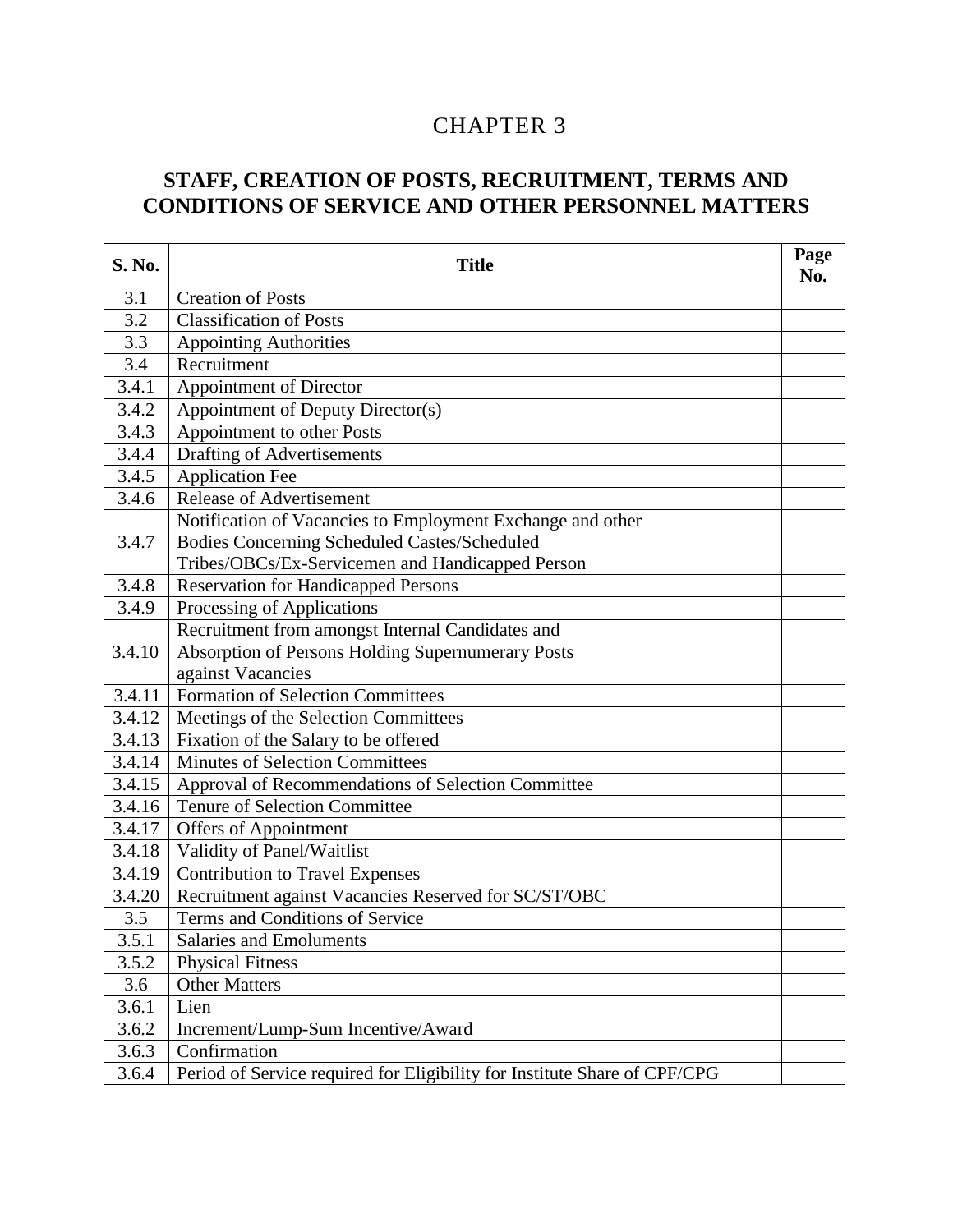| 3.6.5  | Pension/Gratuity                                                                                                                                                                                                       |  |
|--------|------------------------------------------------------------------------------------------------------------------------------------------------------------------------------------------------------------------------|--|
| 3.6.6  | <b>Seniority Rules</b>                                                                                                                                                                                                 |  |
| 3.7    | Procedure for Filling-up of Regular Posts in Purely Temporary Basis for<br>Periods not exceeding 12 Months                                                                                                             |  |
| 3.8    | Procedure for Re-employment of the Faculty at the Institute                                                                                                                                                            |  |
| 3.9    | Rules Regulating the Appointment of Part-Time Visiting Faculty, Whole Time<br>Visiting Faculty/Professors, Honorary Visiting Professors, Chaired Professors,<br>Invited Lectures, Emeritus Fellows and Adjunct Faculty |  |
| 3.9.1  | Part-Time Visiting Faculty                                                                                                                                                                                             |  |
| 3.9.2  | <b>Whole-Time Visiting Faculty/Professors</b>                                                                                                                                                                          |  |
| 3.9.3  | <b>Honorary Visiting Professor</b>                                                                                                                                                                                     |  |
| 3.9.4  | <b>Honorary Visiting Faculty/Scientist</b>                                                                                                                                                                             |  |
| 3.9.5  | <b>Chaired Professors</b>                                                                                                                                                                                              |  |
| 3.9.6  | <b>Invited Lecturers</b>                                                                                                                                                                                               |  |
| 3.9.7  | <b>Emeritus Fellowship</b>                                                                                                                                                                                             |  |
| 3.9.8  | <b>Adjuct Faculty</b>                                                                                                                                                                                                  |  |
| 3.9.9  | Honorarium to Part-Time Teaching Staff                                                                                                                                                                                 |  |
| 3.10   | Procedure for Making Joint Appointments of Faculty in Various<br>Departments/Centres of the Institute                                                                                                                  |  |
| 3.11   | <b>Research Associate</b>                                                                                                                                                                                              |  |
| 3.12   | <b>Apraisal System</b>                                                                                                                                                                                                 |  |
| 3.12.1 | Faculty                                                                                                                                                                                                                |  |
| 3.12.2 | Non-Faculty                                                                                                                                                                                                            |  |

Title of Annexure 3.1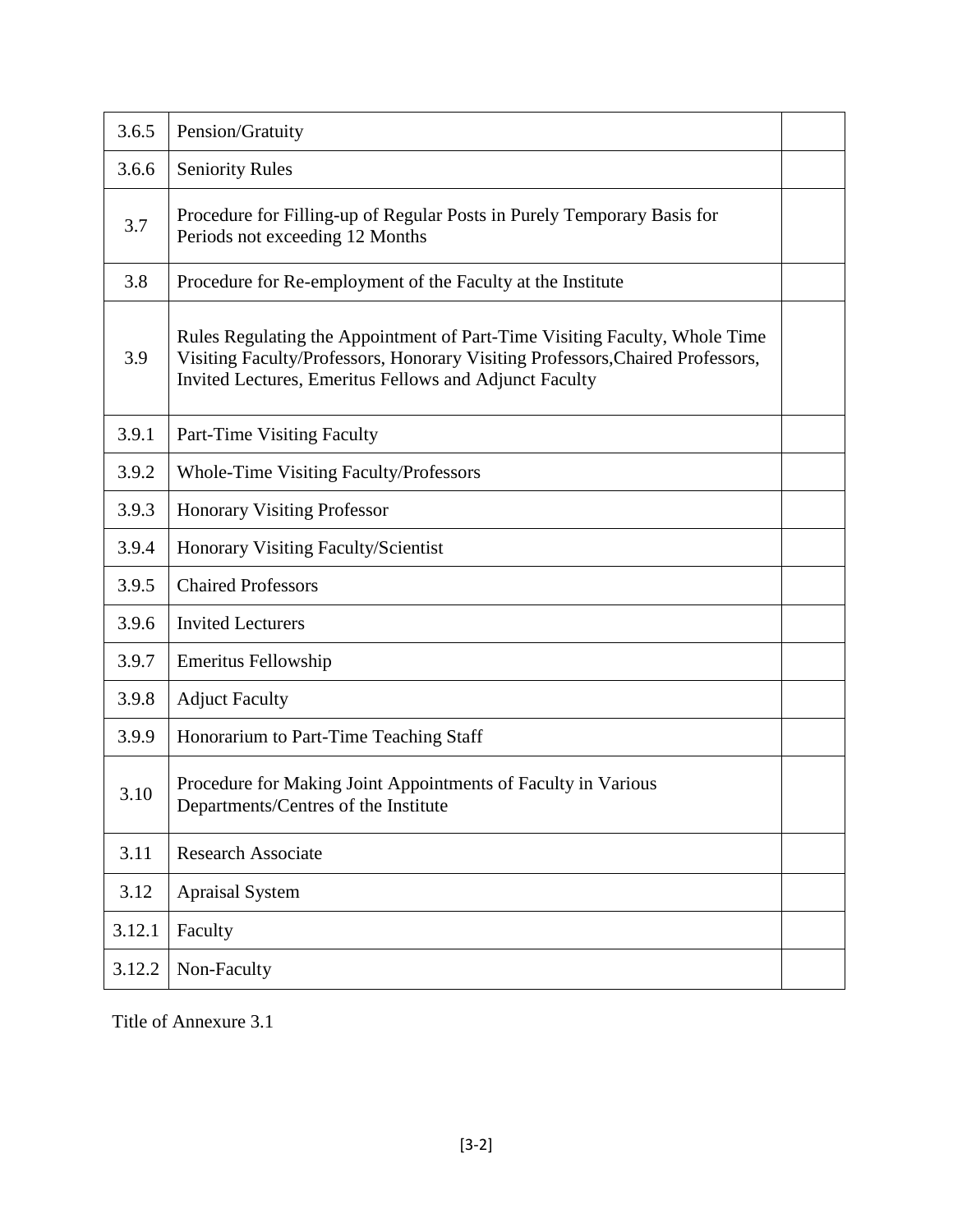# CHAPTER 3

## **STAFF, CREATION OF POSTS, RECRUITMENT, TERMS AND CONDITIONS OF SERVICE AND OTHER PERSONNEL MATTERS**

### **3.1 CREATION OF POSTS**

According to Section 13(2) (d) of the Act, the Board is empowered to institute and appoint persons to academic as well as other posts in the Institute. Statute 5 provides that the Board with regard to

(i) to abolish, re-designate and change the nomenclature of any post in the institute. All important proposals having financial implications and cases involving deviation from the normal financial rules or limits may first be placed before the Finance Committee and then before the Board of Governors. In consideration of the above, the Board decides that all proposals for creation of additional posts, in whatever category they may be placed before the Finance Committee which is an Advisory Committee of the Board before they are referred to the Board for approval and then they are placed for final approval to MHRD.

In this context the following decisions of the Board are also to be kept in view:

- (i) Appointment to faculty posts vacated through promotions in open selections can be filled on permanent basis without waiting for the promoted staff members to be confirmed.
- (ii) The Institute is allowed to exercise flexibility in making faculty appointments in relaxation of any ratios. In exercising this flexibility the Institute shall maintain higher standards and the total sanctioned strength shall not be exceeded. Departments/Centres are allowed to recruit faculty against vacancies due to arise in the next 3 years in the respective Departments/Centres subject to the condition that the total sanctioned faculty, strength is not exceeded.
- (iii) As per the orders of the Visitor, no expansion of administrative staff should be made in the Institute. The emphasis should be laid on reorientation of the staff for new functional requirements.

### **3.2 CLASSIFICATION OF POSTS**

All the members of the staff of the Institute, except those paid from contingencies, are classified into three groups as under:

#### **(a) ACADEMIC**

Director, Deputy Director(s), Professor, Associate Professor, Assistant Professor, Lecturer.

### **(b) TECHNICAL**

Senior Technical Assistant/Assistant Engineer/Senior SAS Assistant, Technical Assistant (SG-II)/SAS Assistant (SG-II)/Executive Engineer, Technical Assistant/Junior Engineer/SAS Assistant, Technician (SG-I)/Laboratory Attendant (SG-I)/ Work Assistant (SG-I), Technician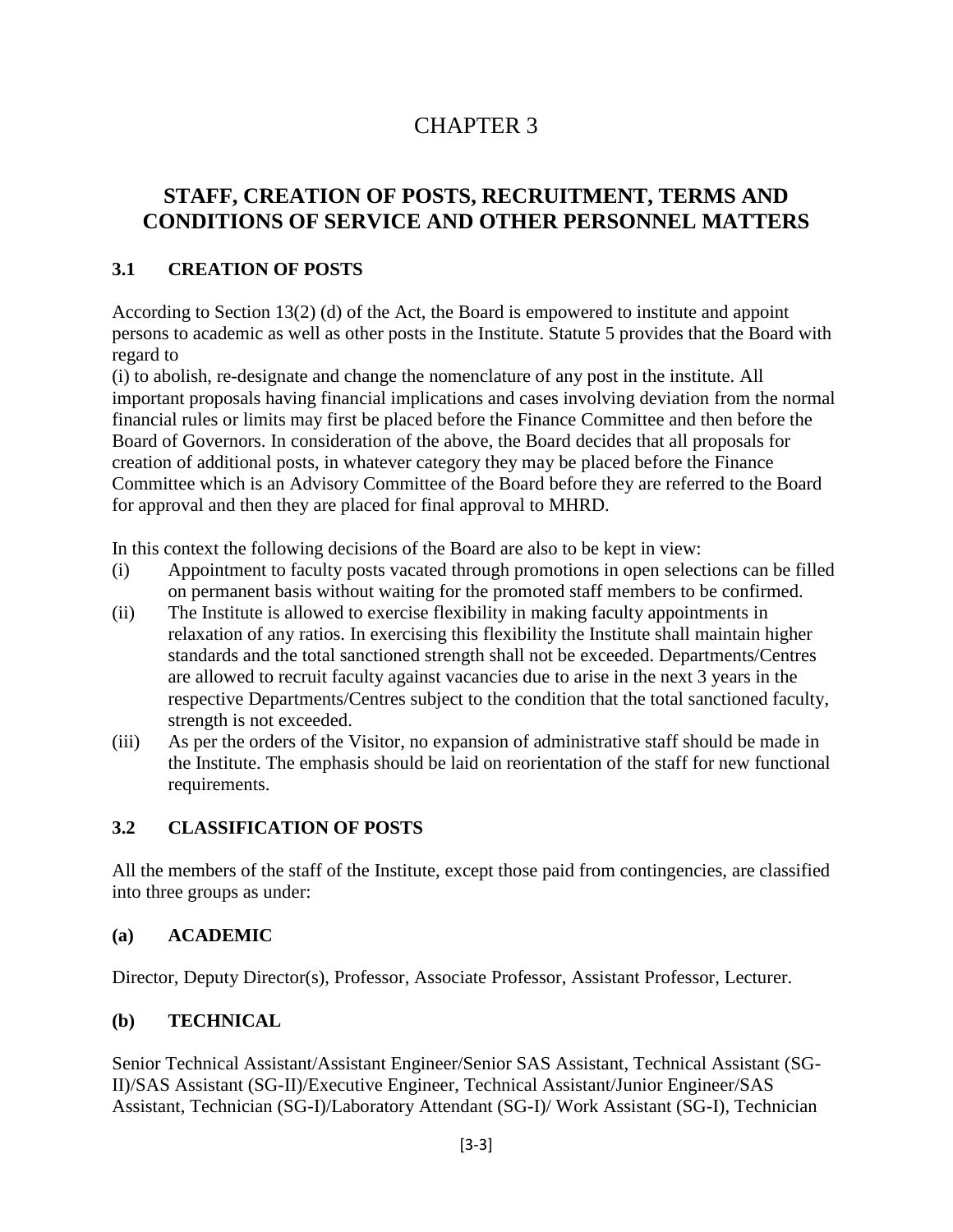(SG-II)/Laboratory Attendant (SG-II)/ Work Assistant (SG-II), Senior Technician / Senior Laboratory Attendant / Senior Work Assistant, Technician/ Laboratory Attendant / Work Assistant.

## **(c) ADMINISTRATIVE AND OTHERS**

Registrar, Deputy Registrar, Assistant Registrar, Executive Engineer, Assistant Executive Engineer, Librarian, Deputy Librarian, Assistant Librarian, Sr. Medical Officer, Medical Officer, Senior SAS Officer, SAS Officer, Principal Scientific Officer, Senior Scientific Officer, Scientific Officer, Security Officer, Superintendant (SG-II)/ Accountant (SG-II) / Secretary (SG-II), Senior Superintendant/ Senior Accountant / Senior Secretary, Superintendant/ Accountant / Secretary.

The Board can make additions and alterations in the above classification.

## **3.3 APPOINTING AUTHORITIES**

Clause 24 of the Act provides that all appointments on the staff of any Institute, except that of the Director, shall be made in accordance with procedure laid down in the Statutes by-

- (a) the Board, if the appointment is made on the academic staff in the post of Lecturer/Asstt. Prof. or above or if the appointment is made on the nonacademic staff in any cadre the minimum of the pay scale of which is or exceeds Rs.10,500/- per month;
- (b) the Director, in other cases.

## **3.4 RECRUITMENT**

## **3.4.1 Appointment of Director**

As per Clause 17(1) of the Act, The Director shall be appointed by the visitor on contract basis on recommendation of the selection committee constituted by him consisting of atleast five members including the chairman who are experts in the field of technical education with experience at national and international level.

## **3.4.2 Appointment of Deputy Director (s)**

The Act (Section 24) and the Statute 23 provide for the post of Deputy Director and constitution of Selection Committee for filling up this post. The Board has recommended the following procedure for making appointment to this post:

1. The appointment be made for a period not exceeding three years.

2. The appointment be not on whole time basis and one or more Dy. Directors be appointed by the Board of Governors on the recommendations of the Director.

## **3.4.3 Appointment to other posts**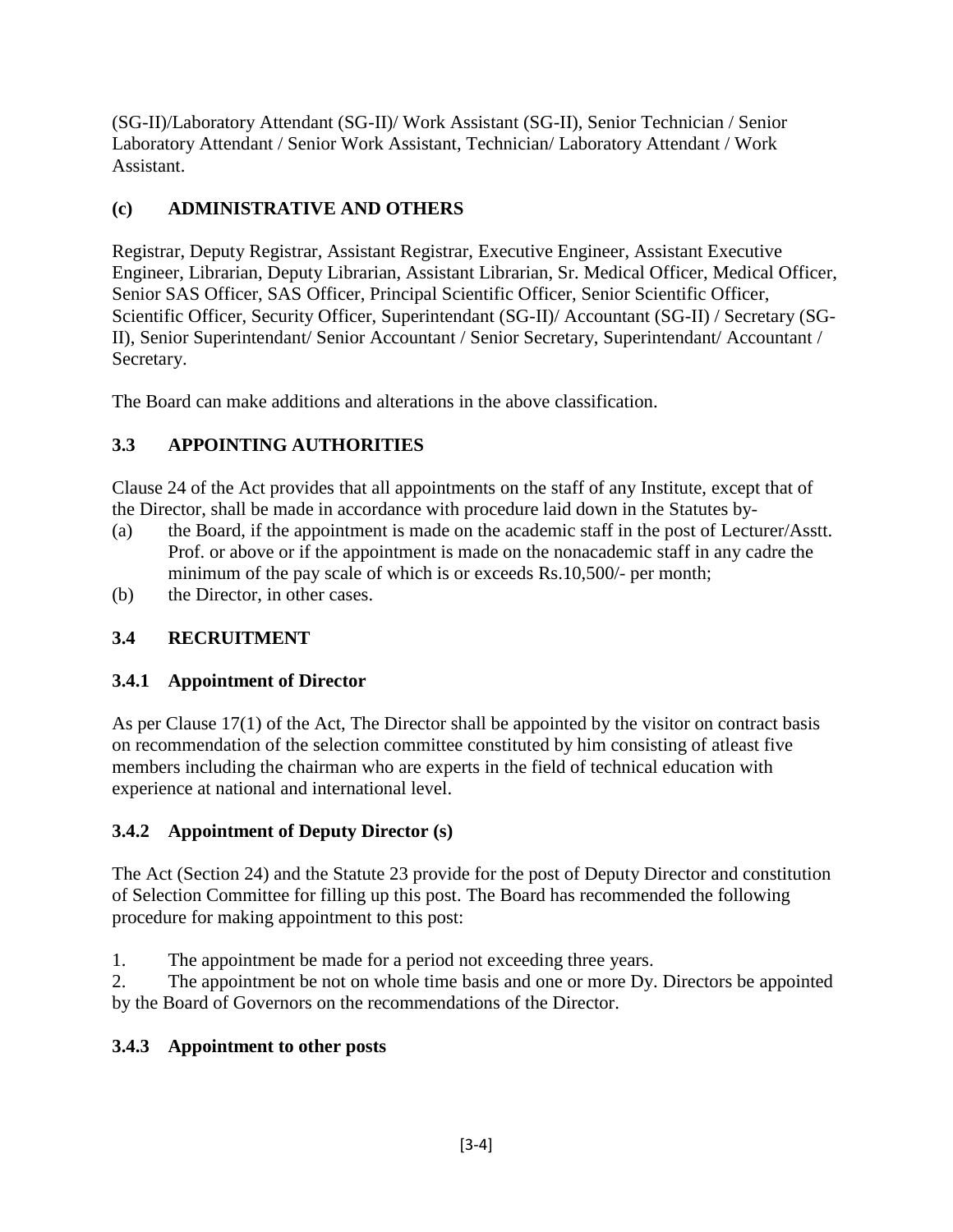In terms of Statutes 23(1 to 18), all other posts at the Institute shall normally be filled by advertisement, but the Board shall have the power to decide, on the recommendations of the Director, that a particular post be filled by invitation or by promotion from amongst the members of the staff of the Institute. In all these cases, appointments are made by the Board on the recommendations of the Selection Committee constituted for the purpose. In the case of appointments to reserved posts, the relevant reservation rules shall apply.

#### **3.4.4 Drafting of Advertisement**

The advertisement shall be drafted to include the following:–

- Designation of the post sought to be filled.
- Area in which recruitment is contemplated.
- Pay scale attached to the post and allowances.
- Minimum qualifications expected of the candidates.
- Additional/desirable qualifications, if any
- Previous experience required, with the type of experience, duration etc.
- Prescribed age.
- Relaxation of age, qualifications and experience if any.

Before issuing the advertisement to the newspapers, among other things, the following information is added to the advertisement.

- Mode of collecting forms of application from the Institute by the intending candidates.
- Last date for receiving requests for application forms from intending candidates.
- Last date for the receipt at the Institute, of filled and completed applications from candidates.
- The prescribed application fee and the mode of its remittance.

When any post is reserved for candidates belonging to the Scheduled Castes/Scheduled Tribes/OBC/Ex.Servicemen/PH, this fact should be specifically mentioned in the advertisement. When posts, which are likely to continue on temporary basis for longer time are advertised, a mention be made that "the post is temporary but likely to continue. When more than one post is advertised, a joint advertisement should be issued covering all such posts.

#### **3.4.5 Application Fee**

The application fee chargeable from the candidates applying for various posts at the Institute is decided by the competent authority.

Note 1: No. application fee is to be charged from candidates applying for Faculty positions and candidates belonging to Scheduled Castes and Scheduled Tribes and from internal candidates, applying against Group `A' (Nonacademic, B, C &D posts).

Note 2: Candidates in the service of Government or Quasi-Government or Govt. aided Institutions including Universities, are expected to send their applications through proper channel or furnish a certificate from employer that they have no objection to their applications being considered.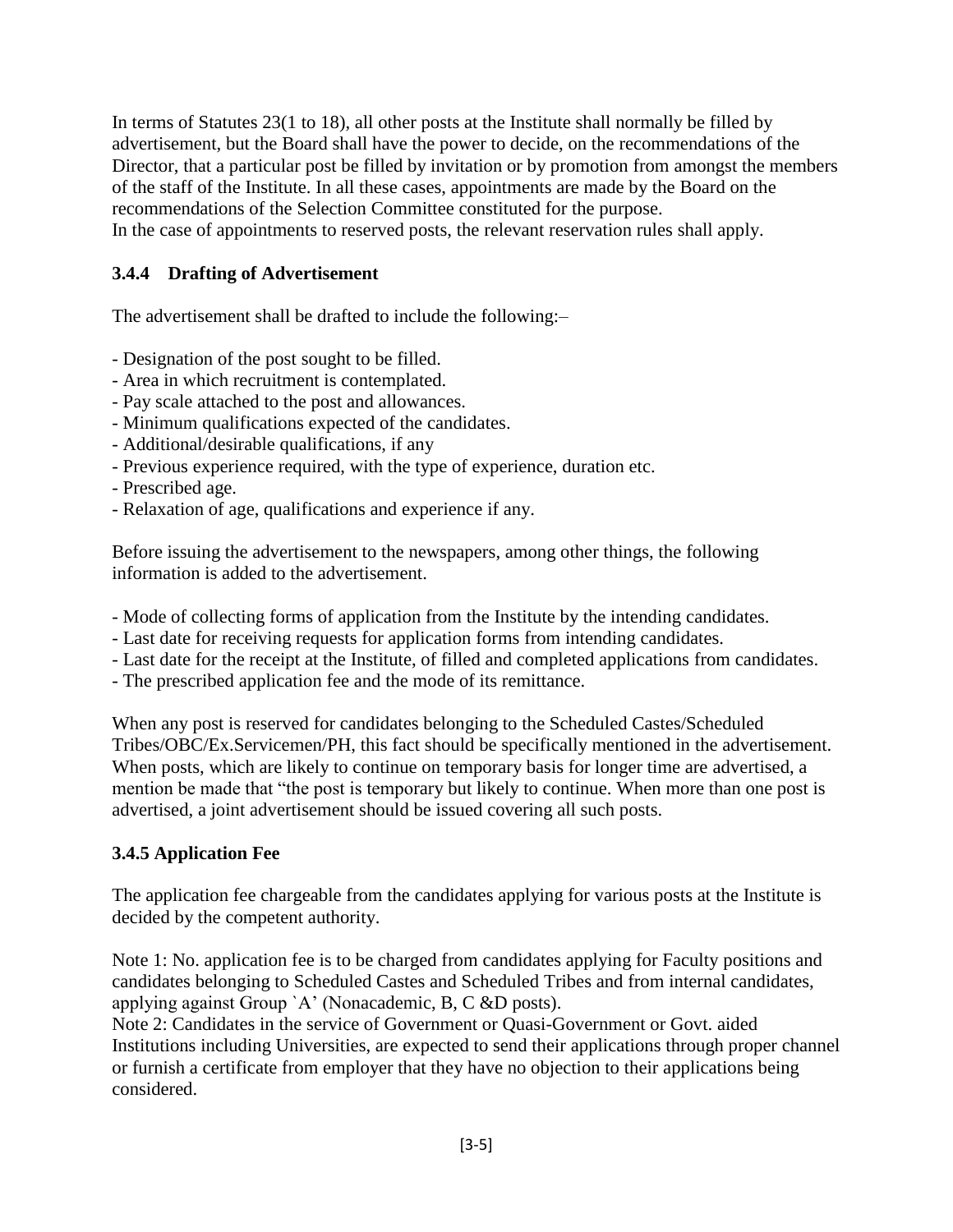#### **3.4.6 Release of advertisement**

The advertisement is released in such a way that all the regions of the country are covered. A panel of such newspapers is approved by the Director from time to time. In special cases, the Director may decide that additional coverage be provided by advertising the posts abroad and/or in scientific journals, educational expos, prominent websites. This is normally the case when Academic posts are to be advertised.

The Institute also has rolling advertisement for the post of Assistant Professor in its various academic Departments/Centres. Prospective candidates can apply any time throughout the year. Based on the need of the Department/Centre concerned, efforts will be made to take a decision at the earliest. All correspondence should be addressed to:

Registrar, Malaviya National Institute of Technology Jaipur JLN Marg, Jaipur Tel.: 2529078 FAX: 2529029 E-mail: registrar@mnit.ac.in

(Candidates can also contact the Heads of various Departments/Centres through e-mail and their address can be found on the Institute website www.mnit.ac.in)

#### **3.4.7 Notification of Vacancies to Employment Exchange and other bodies concerning Scheduled Castes/Scheduled Tribes/OBCs/Ex-Servicemen and Handicapped persons:**

When advertisements are released, copies thereof are simultaneously sent to the Employment Exchange and the recognized organizations of the Scheduled Castes/ Scheduled Tribes/OBCs/Ex-servicemen and of Handicapped persons, requesting them to sponsor suitable candidates for the vacant positions.

#### **3.4.8 Reservation for Handicapped Persons**

The following reservations of posts are to be made in Group "C" and "D" services for the physically-handicapped (Blind- 1%, Deaf-1% orthopedically handicapped-1%) in terms of Persons with Disability (Equal Opportunities, Protection of Right & Full Participation) Act 1995.

#### **3.4.9 Processing of Applications**

The processing of applications is done in accordance with Statutes 23

(a) Applications received in the Section concerned by the due date prescribed, are registered in a register kept for the purpose and entered in the MIS System. All the applications received are then forwarded to the Head of the Department concerned for his preliminary scrutiny and advice to the Chairman Selection Committee regarding the candidates who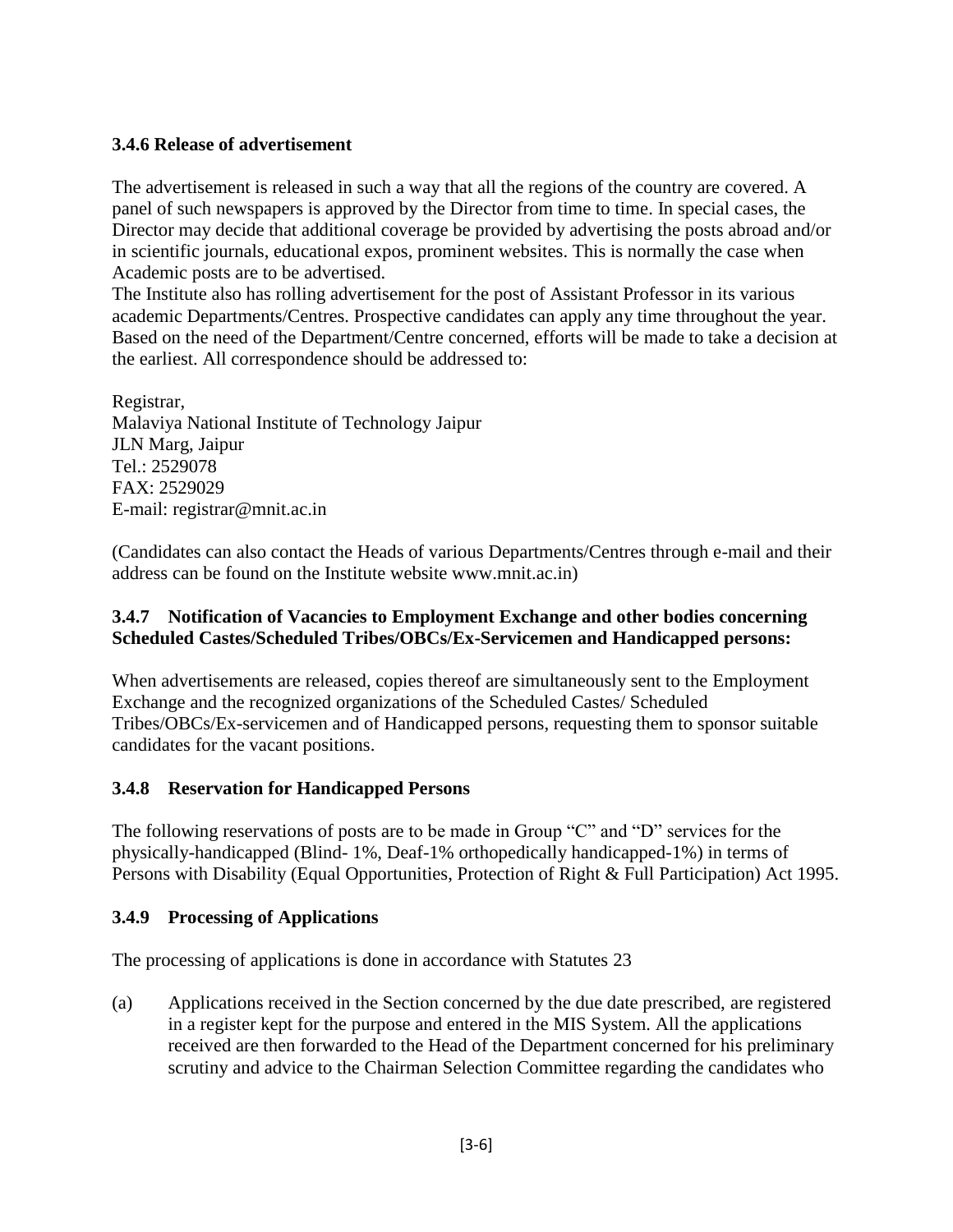are shortlisted and could be invited for test/interview by the Selection Committee for the post.

- (b) For teaching posts, the Head of the Department will normally have the applications discussed in the Screening Committee of the Department before sending his advice to the Chairman Selection Committee.
- (c) For other posts, any names recommended or suggested by the Employment Exchange etc. are also included and forwarded to the Head of Department concerned, along with applications received for processing as at (a) above.

#### **Arranging Technical/Trade/Written Test for the Candidates:**

The responsibility for fixing the type and contents of a technical/trade/written test is that of the Selection Committee. The Chairman, Selection Committee may request the Head of the Department concerned or the Registrar who may normally be the members of the selection committees to conduct the above tests. The report of the performance of candidates in the tests is made available to Selection Committee. For an internal advertisement, the test should normally be conducted through an outside agency (Govt. /Autonomous).

The Board of Governors had desired that the following measures relating to recruitment could be implemented at the Institute:

- a. While issuing the first advertisement for filling up of vacancies, no relaxation of educational qualifications should be inserted as a matter of routine. If, however, the response to the first advertisement is poor, only then there would be justification for relaxation or modification of the essential qualifications prescribed for the various posts. This too should be done after obtaining the prior approval from the Board of Governors. Further relaxation/modification should be made only in respect of cadres and not for individuals.
- b. The applicant should be required to file attested copies of their certificates and testimonials and originals could be produced at the time of interview.
- c. Records of the written test, practical test or interviews held by the Selection Committee, along with the recommendations of the Committees should be preserved in the office of Registrar for at least a period of one year or till the recruitment file is retained, whichever is later.

#### **3.4.10 Recruitment from amongst internal candidates and absorption of persons holding Supernumerary posts against vacancies.**

- 1. As per Model Recruitment Rules for Non Faculty posts in National Institutes of Technology (NITs) recommended by NIT Council and approved in Board of Governors meeting held on 30<sup>th</sup> May, 2013 appointment to the posts of Registrar, Deputy Registrar and Assistant Registrar, be adopted:
- (a) "While the appointments to the post of Registrar should be made through open advertisement selection, in the case of Deputy Registrar, the posts should be filled to the extent of 75% by direct recruitment and 25% by promotion and in the case of Assistant Registrar, the posts should be filled to the extent 75% by direct recruitment and 25% by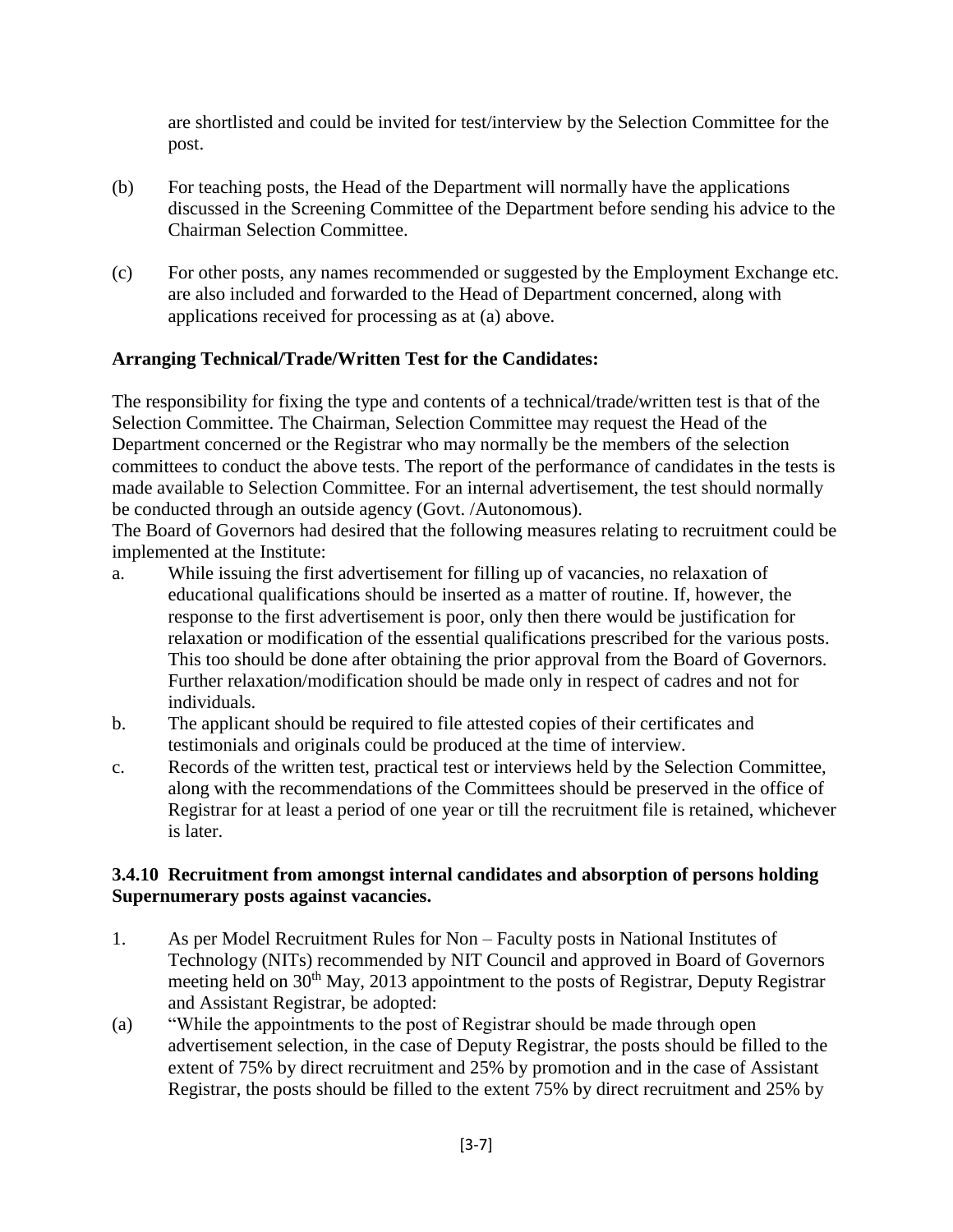promotion." "In the case of promotion to the posts of Assistant Registrar and Deputy Registrar.

(b) Till such time that a promotion policy is framed for Administrative/Technical Officers, the posts of Deputy Registrar and Assistant Registrar, which are to be filled through promotion, be filled through internal advertisement.

### **3.4.11 Formation of Selection Committees**

The compositions of various Selection Committees are prescribed in Statute 23(5).

- NOTE 1: The Selection Committee is required, inter alia, to consist of two nominees of the Board, one being an expert but other than a member of the Board. This provision does not stipulate that there must be a member of the Board on the Selection Committee and even both the nominees of the Board could be experts. The Board accepted this interpretation and decided that the Institute may have one member of the Board and one expert from the approved list against two nominees of the Board on the Selection Committees or both the experts as nominees of the Board from the approved list in case local member of the Board is not available. The nominees of the Board are approved by BOG from time to time, normally for a period of two years.
- NOTE II: The Selection Committee for some posts include experts drawn from a panel approved by the Board and/or Senate. In such cases, the expert(s) will be chosen by the Director.
- NOTE III: SC/ST/OBC representative will also be included as a member of the Selection Committee if the post is reserved for SC/ST/OBC etc.

#### **3.4.12 Meetings of the Selection Committees**

The meetings of the Selection Committees are fixed by the Chairman of the Committee. A copy of the advertisement and particulars of all the candidates called for interview are forwarded to each member of the Selection Committee. The Selection Committee interviews the candidates called therefore. It considers the credentials of all the persons who have applied and also considers names if any suggested by members or otherwise brought to its notice. The Selection Committee thereafter makes its recommendations, the names of selected candidates being arranged in the order of merit. The Selection Committee also suggests the starting salary in the grade in each case.

#### **3.4.13 Fixation of the Salary to be offered**

The starting pay of the employees on their appointment at the Institute is fixed in accordance with the Statutes 14(i) and 17(7). The Chairman and the Director respectively have the power to fix on recommendation of the Selection Committee, the initial pay of an incumbent at a stage higher than the minimum of a scale in respect of the incumbents in which they respectively are the appointing authority. Whereas, in the case of Chairman, BOG, there is no limit to the number of advances increments that can be granted but the posts for which the Director is the appointing authority, the maximum number of advance increments that can be given is five. In all such cases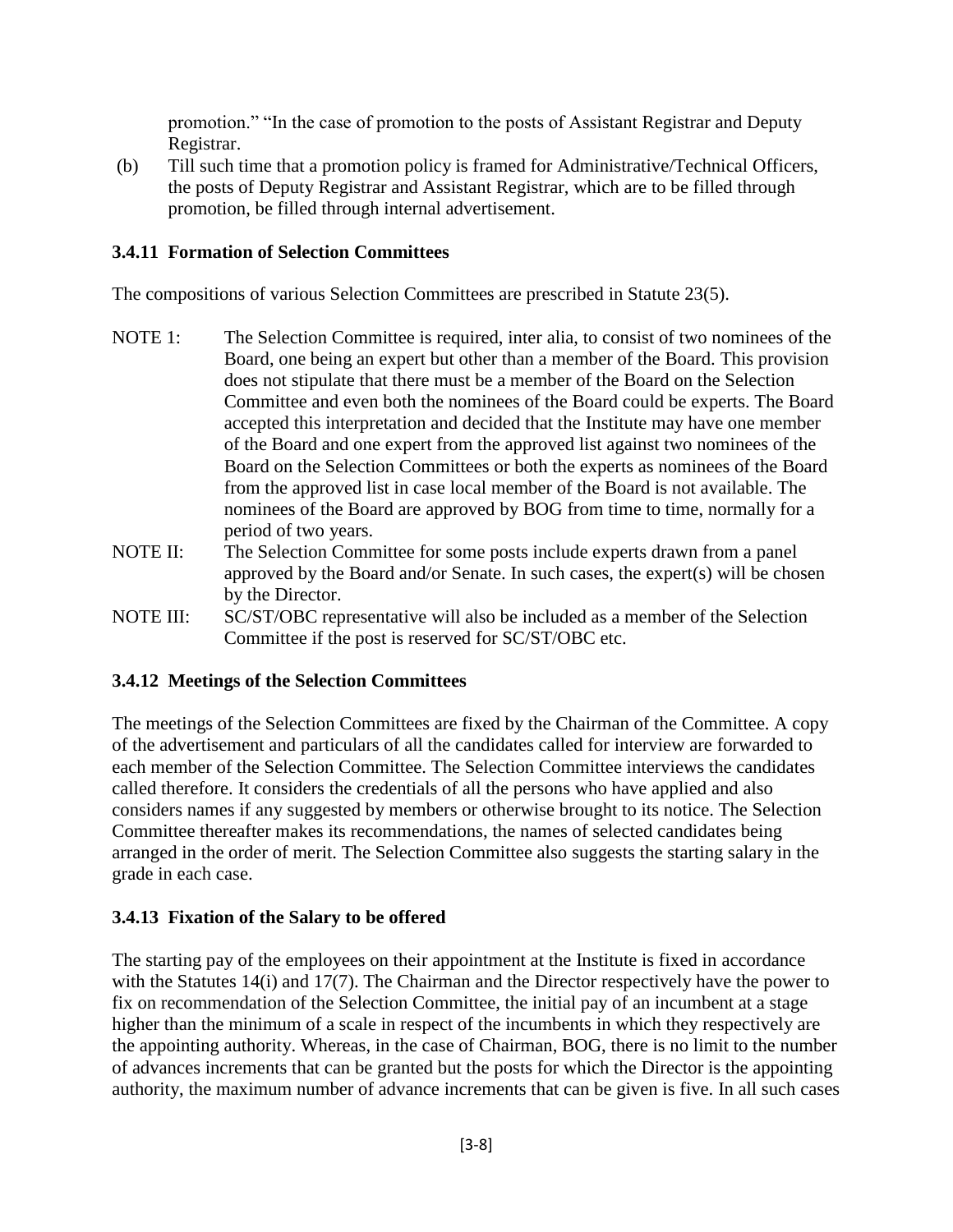the reasons/justifications for giving/ recommending advance increments should be clearly stated by the Selection Committee. The fixation of the pay in a scale of pay for the selected candidates will be in accordance with the Model Recruitment Rules for Faculty / Non – Faculty posts in NITs.

### **INTERNAL CANDIDATES**

The Government rules shall be applicable to all such cases where an internal candidate has been promoted to a higher post through an open selection or promotion. However, cases may arise when due to outstanding work of a candidate; the Selection Committee may deviate from the norms laid down by the Government and offer higher starting salary in the promoted post. In all such cases the reasons for recommending higher salary should be fully stated by the Selection Committee and these reasons may be specifically brought to the notice of the appointing authority while getting approval of the minutes of the Selection Committee.

## **OUTSIDE CANDIDATES**

When a candidate is being selected for any post from outside through open competition by advertisement, the following points may be taken into consideration while fixing his initial salary/pay:

- 1) Where the Selection Committee considers that the starting pay of a candidate selected in an open competition should be fixed at a stage higher than the minimum, it shall take into consideration the following factors and shall record detailed reasons for recommending such higher pay, which shall be specifically brought to the notice of the Appointing Authority while seeking approval to the minutes of the Selection:
	- i) The qualifications possessed by the candidate in the relevant field over and above those prescribed for the post or those adopted for short-listing the candidates;
	- ii) Any specialized knowledge/experience of which the candidate has documentary evidence and which would be relevant to the duties and responsibilities attached to the post;
	- iii) Years of experience in a similar or higher category of work;
	- iv) Salary last drawn in the case of those coming from Government or Semi Government Departments/Institutions etc.
	- v) Comparison with the pay drawn by the incumbents in the same grade/post.
- 2) While all the above points should be considered together as a whole, maximum weightage should be given to Item (v) so that the new appointments do not create imbalance in the salary structure of the existing incumbents in the same post and in the same grade.
- 3) In exceptional cases, where the Selection Committee recommends starting pay at a stage beyond five increments in the scale, detailed reasons for making such a recommendation should be recorded in the minutes.

As regards appointments through other channels, such as, departmental promotion, promotions under any promotion scheme which limits competition amongst internal candidates; the starting pay may continue to be fixed as per the instructions in the relevant scheme/rules and if no such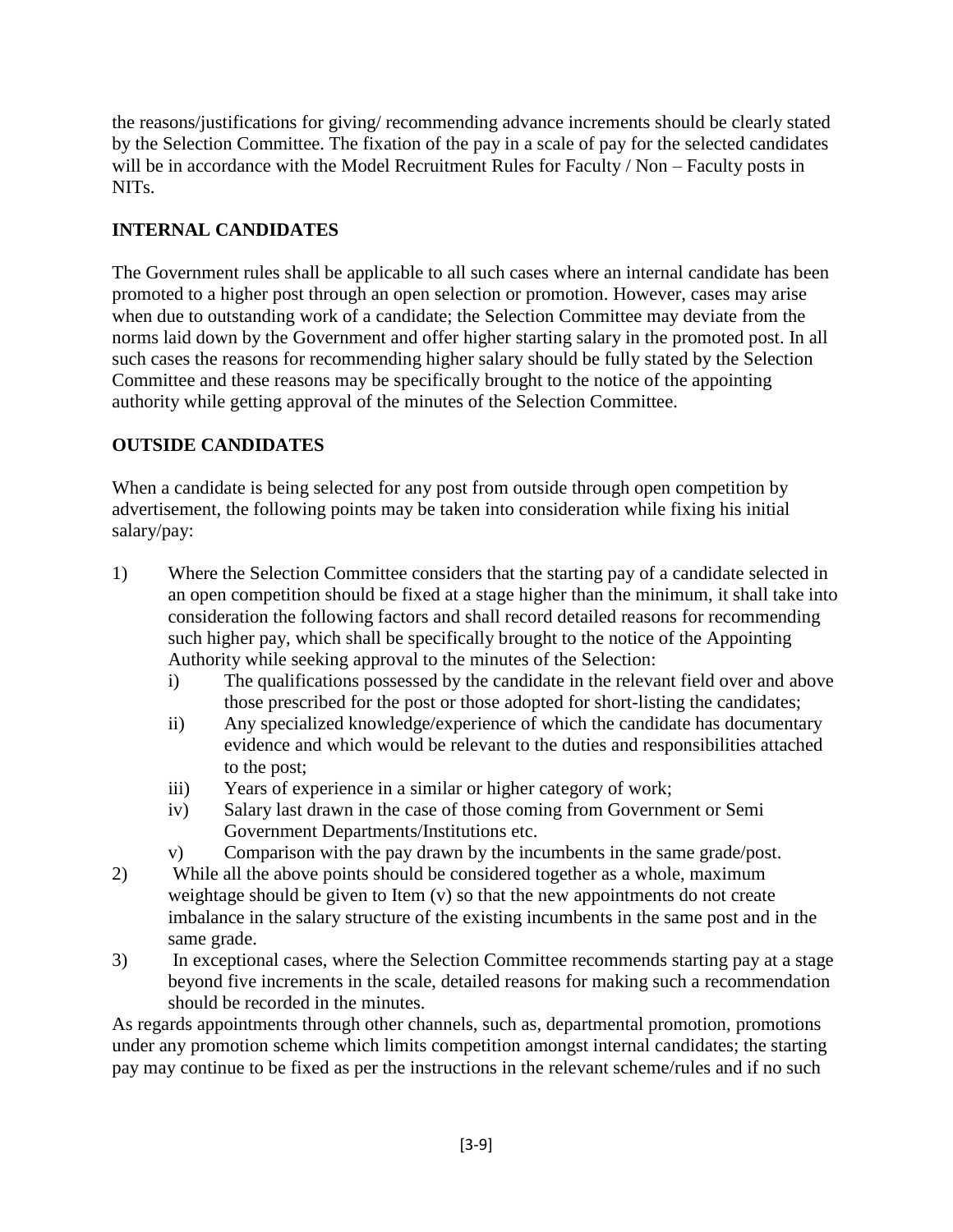provision exists in the relevant scheme/rules, it should be fixed as per Model Recruitment Rules for Faculty / Non – Faculty posts in NITs.

## **3.4.14 Minutes of Selection Committees**

The minutes of the Selection Committee are signed by all the members present.

## **3.4.15 Approval of recommendations of Selection Committee**

Recommendations of Selection Committee for the posts of which Director is the appointing authority are approved by the Director. As regards such recommendations for the posts of which Board is the appointing authority, the Board has authorized its Chairman of the BOG to approve the recommendations of the Selection Committees and obtain ratification by the Board subsequently. Cases where the recommendations of Selection Committee are not unanimous are to be referred to the Board for decision. For any other case, the Chairman BOG, may exercise his discretion whether or not to refer the same to the Board for decision.

The Board has also desired that –

- (a) The recommendations of the Selection Committees approved by the Chairman BOG should be submitted to the Board for ratification in the following meeting and not deferred till after the selected candidates had joined;
- (b) Minutes of the Selection Committee (in respect of posts for which Board is the appointing authority) be submitted to the Board in support of the appointments made;
- (c) A column indicating the previous employer of the candidate is to be added to the statement showing particulars of the staff recruited. The date of the Selection Committee be also indicated in the column of mode of selection.

## **3.4.16 Tenure of Selection Committee**

A Selection Committee constituted for the purpose of making recommendations for appointment to a post is eligible to exercise its functions in relation to that post until the time the appointment is made.

## **3.4.17 Offers of Appointment**

Offers of appointment are issued on approval of the recommendations of the Selection Committee. The offer of appointment indicates the salary offered, the rates of allowances, the duration of the appointment and other terms and conditions of service as applicable from time to time, and prescribes the date by which acceptance of offer is to be communicated by the candidate.

A candidate who is offered an appointment in the Institute should join within three months, if in India; and within six months, if abroad, from the date of the offer. However, Director may extend the joining time on request, up to six months from candidates in India; and one year for candidates abroad.

The candidate is directed to get himself examined for physical fitness by the prescribed Medical authority. On production of a satisfactory certificate of physical fitness, the offer of appointment becomes operative.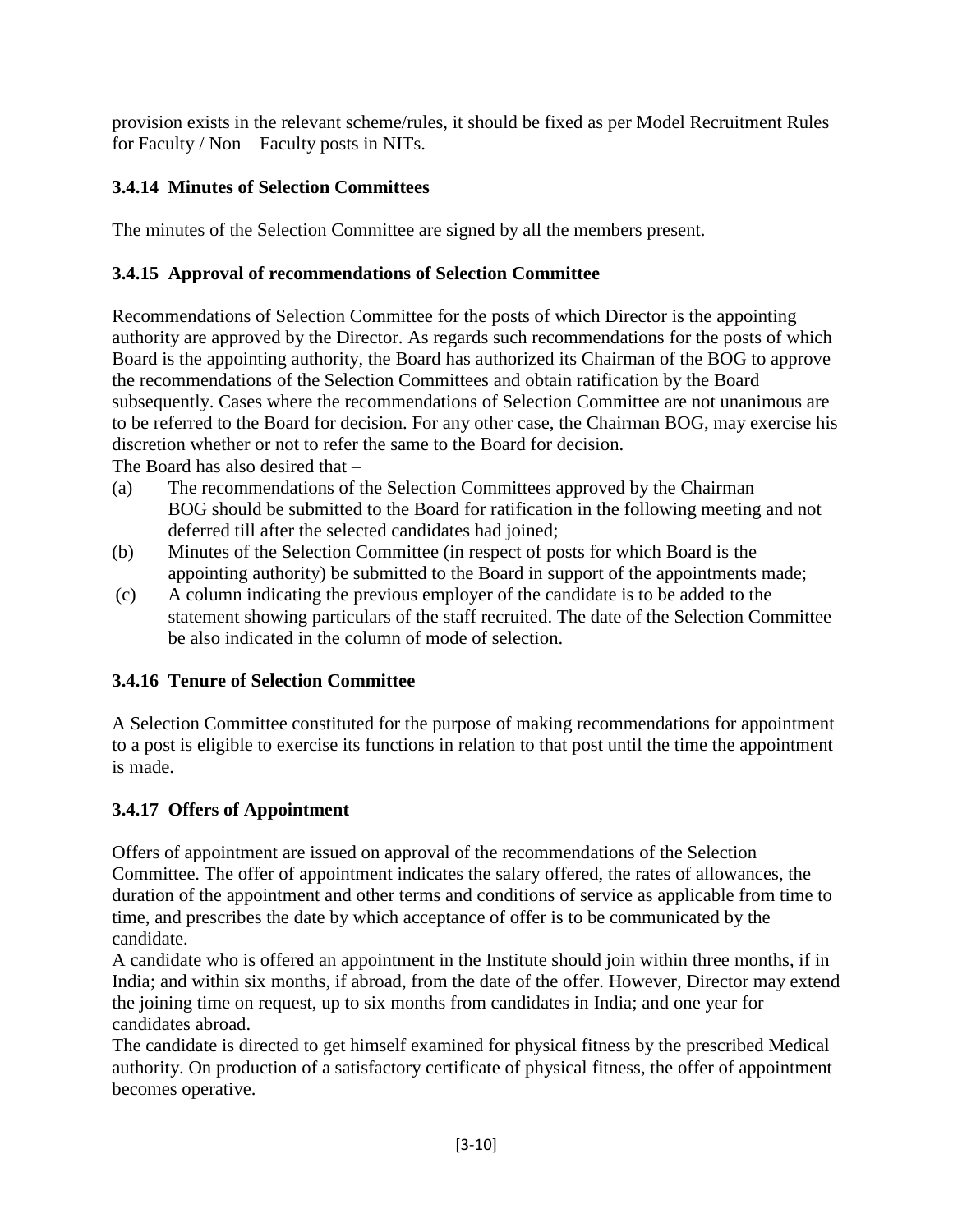### **3.4.18 Validity of Panel/Waitlist**

The recommendations of a Selection Committee will remain valid only for a period of one year from the date of approval by the competent authority. During this period, if a vacancy arises in one of the areas advertised for selection, for any reason including a selected candidate declining the offer or not joining by the prescribed date, the offer could be made to the next candidate on the panel. However, if a candidate is placed on the waiting list against a particular candidate, the waiting list shall automatically lapse on the date the particular candidate joins the Institute, or one year limitation, whichever is earlier.

#### **3.4.19 Contribution to Travel Expenses:**

#### **(a) For Interview**

The candidates called for interview are paid a contribution by the Institute towards their travelling expenses as under:

- (i) The candidates called for interview for the post of Professor are reimbursed single first class railway fare both ways/actual travel expenses whichever is less.
- (ii) The candidates called for interview for all other posts are reimbursed single second class railway fare both ways/actual travel expenses whichever is less.
- (iii) Reservation charges, if any, are reimbursed to the candidates called for interview for all the posts.

#### **(b) For Joining the Post**

Travelling grant for joining the post is paid to only nationals of India; selected through normal procedure from abroad. After joining the post they are allowed travel contribution limited upto a maximum of economy class air-fare, for self & family provided they undertake to serve the Institute for a period of three years with effect from the date of joining and execute service bond to that effect.

### **3.4.20 Recruitment against vacancies reserved for SC/ST/OBC**

For the reserved vacancies, relaxation only in the requirement of experience/age is permissible. No relaxation in the minimum qualification for the post is made. The advertisement must state that the requirement regarding experience is relaxable at the discretion of the competent authority (for candidates belonging to SC/ST/OBC) if at any stage of the selection, it is of the opinion that sufficient number of candidates from the respective communities possessing the requisite experience are not available. The precise quantum of relaxation is decided upon by the Selection Committee while making the selection.

The Board has framed rules for reservation of posts for SC/ST/OBC candidates. These rules are reproduced in Chapter IV. The provisions in those rules are meant to be guidelines for the Selection Committee, which the Committee should keep in view at the time of selection for the reserved posts.

### **3.5 TERMS AND CONDITIONS OF SERVICE**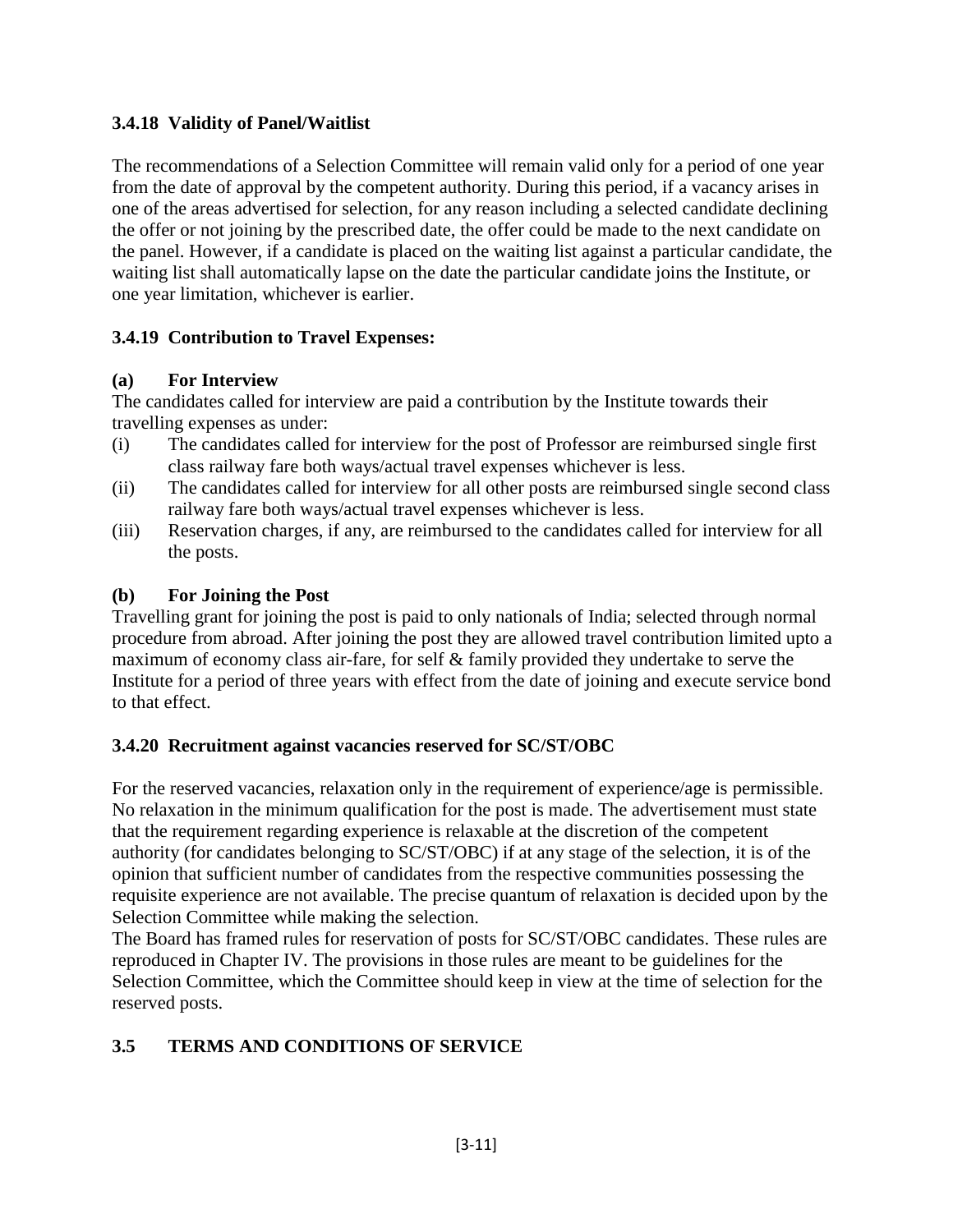Statute 24 gives the terms and conditions of service of permanent employees and Statute 27 gives the terms and conditions of service of temporary employees. These cover the following:

- i) Salaries & emoluments.
- ii) Physical fitness.
- iii) Tenure including probation period, confirmation and retirement, termination of service and conduct rules.

### **3.5.1 Salaries and Emoluments**

Pay scales for the different cadres of posts are laid down by the Central Government and adopted by the Board. Such pay scales are called sanctioned/approved pay scales and appointments are made in those pay scales.

### **3.5.2 Physical Fitness**

The Board has nominated the following authorities for conducting medical examination of the selected candidates:

- (a) Appointment against permanent vacancies.
- (1) Group A (Lecturer or Medical Board comprising of the Chief Medical equivalent Officer, Medical Officer and one Doctor and above) from outside the Institute.
- (2) Group B&C Medical Board comprising of the Chief Medical Officer and two Medical Officers of the Institute.
- (3) Group D Medical Officer of the Institute.
- (b) Appointment against temporary vacancies of more than three months duration of all grades.

Group A, B, C & D - Chief Medical Officer of the Institute.

New appointees who had been medically examined in their previous departments (Government or Semi-Government bodies) and join the Institute Service without break are exempted from undergoing fresh medical examination at the Institute.

The procedure of appointment of persons on contract is given in Statute 28.

## **3.6 OTHER MATTERS**

### **3.6.1 LIEN**

- 1. a) In the case of appointment of a permanent member of the staff of this Institute to any other NIT or outside post, their lien shall be retained.
- b) The staff member could retain lien for one year at the Institute Post if he had put in five years of service. For retention of lien for another year, he will have to put in service for another five years. The lien may be retained for a period not exceeding two years at a stretch. Generally there is no restriction on number of occasions for retention of lien.
- 2. "Whenever senior faculty/Professors of the Institute go on deputation to:-
- i) a higher position in a National Laboratory/Institution of national importance.
- ii) as Chief Executive in a Public Sector Undertaking/Government organisation.
- iii) higher position in Research Institutions of National Importance in the corporate sector like the Indian Jute Industries Research Association, Calcutta (IJIRA) and Electrical Research and Development Association, Vadodara, or in other similar organizations, they should be allowed to keep lien on their posts in the Institute for 5 years by creating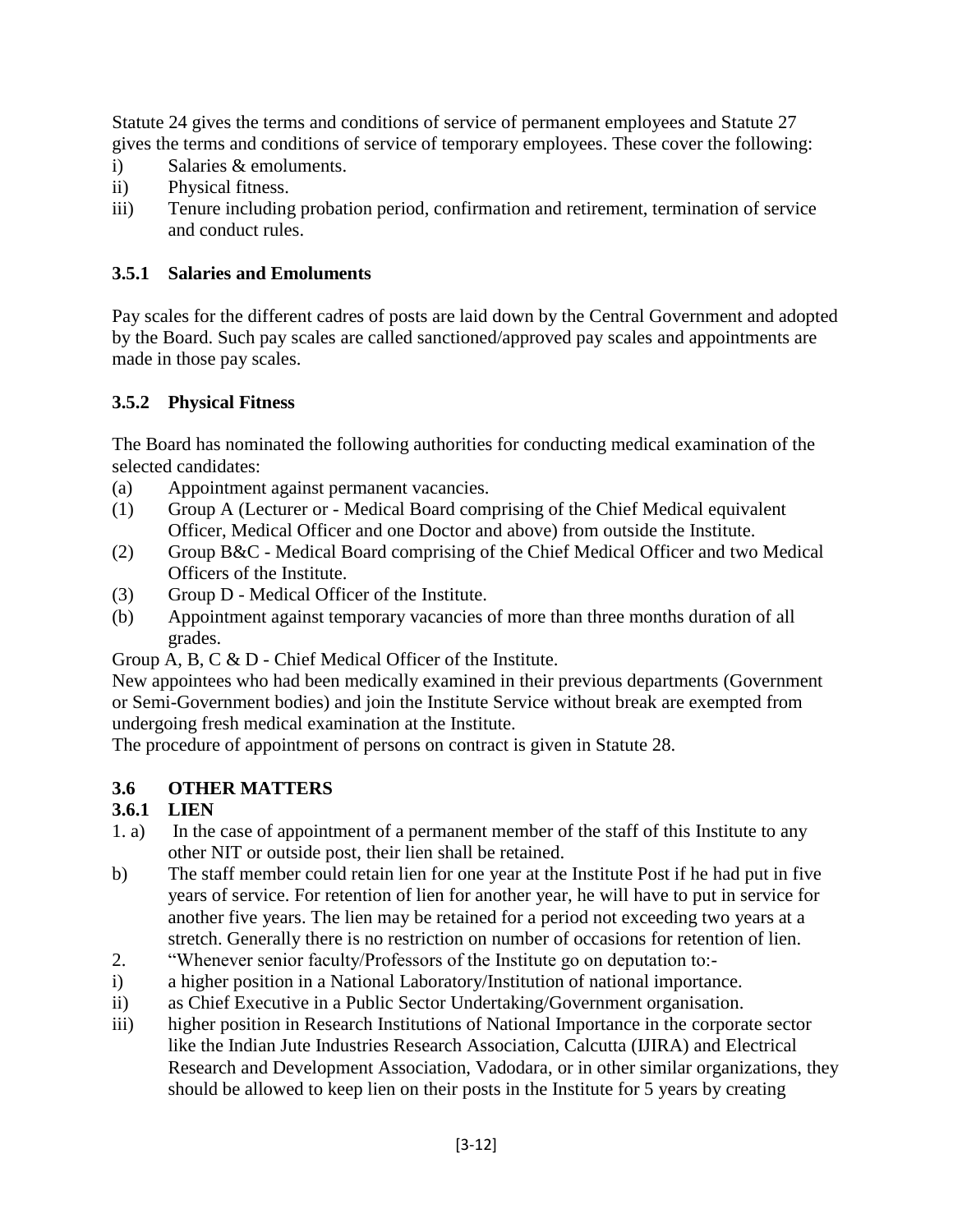supernumerary position in their names in the Institute and that in all other cases, they should not be allowed to keep their lien for more than 2 years at a stretch.

- iv) All senior faculty members who are appointed as Heads of an Institution in National or State Controlled Engineering Colleges or Directors of the CSIR Labs. and other such appointments in the Central Govt./State Govt., Regional Engineering Colleges, State Controlled Colleges and National Scientific Research and Development Laboratories as well as Vice-Chancellors in Central and State Universities on a contract basis, be given a lien to complete their full term ranging from 3 to 5 years depending upon the nature of the initial contract. After completing their first term in office, they should join back the Institute. In case they get a second term of their contract they should be willing to resign or retire from the services of the Institute before taking up second term of the office. However, they should only be allowed to retain accommodation on campus as per the present norms. Further the other terms of deputation will remain the same as applicable to senior faculty/ professors going for a higher position to National Laboratories/Institutions of National importance.
- 3. a) In the case of transfers from NIT Jaipur to other NITs, no Leave/Pension/P.F. contributions shall be payable to this Institute. Such contributions shall, however, be payable when appointments on Foreign Service terms are made by organizations other than N.I.Ts.
- b) Staff members who join the outside organizations are exempted from payment of leave salary contribution during the period of lien. Such staff members will not be allowed to carry forward the leave so earned on reversion to the Institute.
- 4. The Institute employees appointed to posts in the Research Schemes in operation at the Institute are permitted to retain their lien on the Institute posts held by them as under:
- i) The lien on the Institute post can be held by the employee for a period of 2 years or the duration of his appointment against the Project Post whichever is less.
- ii) For the period of service beyond 2 years on any project, the retention of lien by an individual employee be referred to the Board of Governors for consideration, provided the total period for which an employee is allowed to retain lien on the Institute post does not exceed 5 years during the entire service.
- iii) The leave salary/pension/CPG contribution, etc., are debited to the funds of the concerned Research Project/Scheme(s).
- 5. During the period of lien the post could be filled on permanent basis. In the unlikely event of an employee returning to the Institute, supernumerary post shall be created to accommodate him.

### **3.6.2 CONFIRMATION**

- The process for confirmation of staff members, who complete their probation period satisfactorily, should be started well in time before the confirmation of staff member concerned is due.
- In the cases where it is proposed to extend the probation period of an incumbent, the same should be done in writing before the expiry of the probation period. Such matters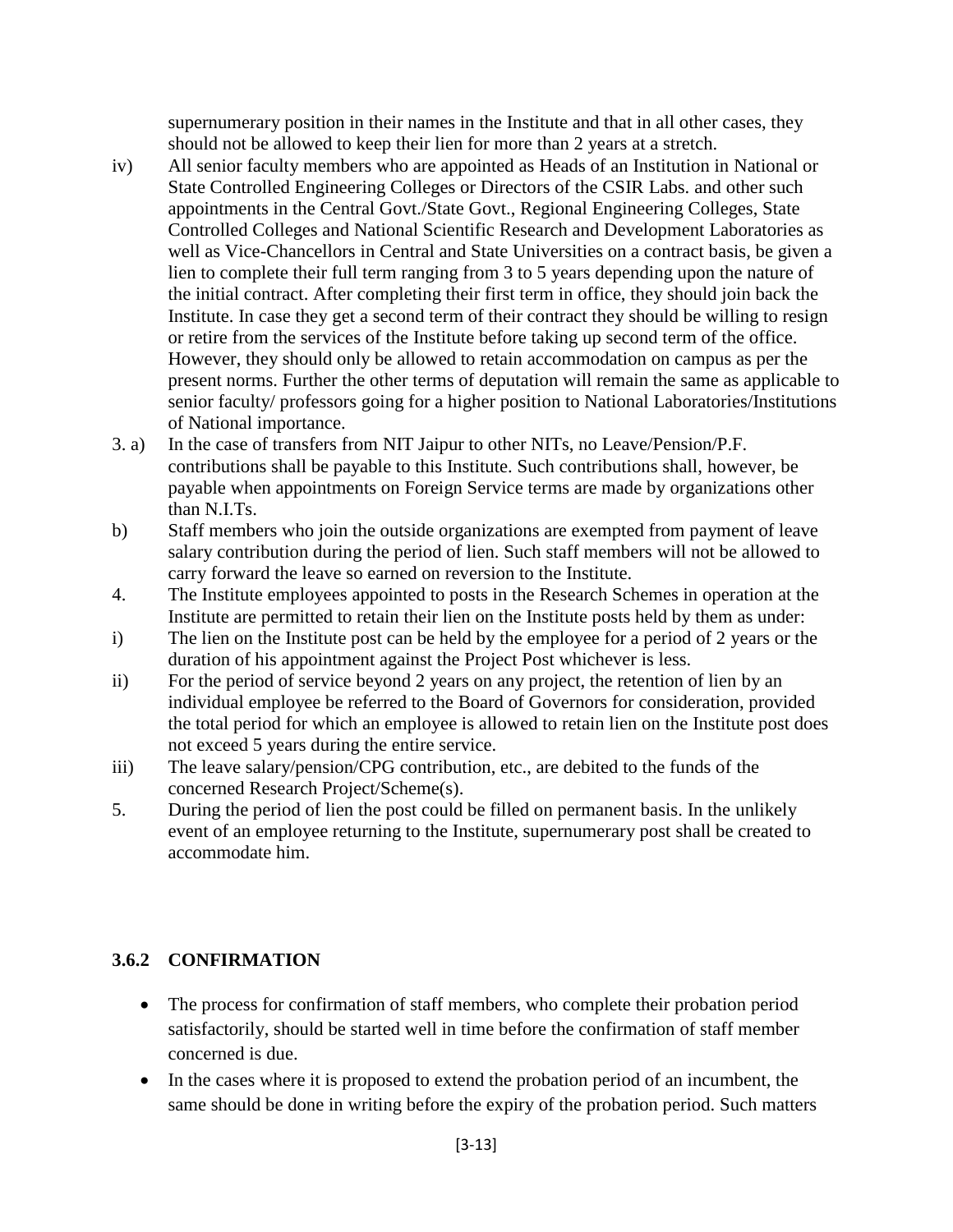are normally required to be placed before the Board of Governors for decision. However, as the Board's meeting might take time, the cases may be referred to the Chairman, Board of Governors, to avoid delay.

### **3.6.3 PERIOD OF SERVICE REQUIRED FOR ELIGIBILITY FOR INSTITUTE SHARE OF GPF/PPF**

1. The employees of the Institute are eligible for Institute contribution towards their PPF accumulation on the following basis: Full share after completing 5 years qualifying service. 75% share after completing 4 years qualifying service. 50% share after completing 3 years qualifying service. 2. The above provision is also applicable to the employees of the Institute opting for the GPF-Gratuity Scheme as under: Full share after completing 5 years qualifying service.

75% share after completing 4 years qualifying service.

50% share after completing 3 years qualifying service.

#### **3.6.4 PENSION/GRATUITY**

- 1. The Government orders issued from time to time in respect of Pension rules/ benefits for the Central Govt. employees be adopted by the Institute for its employees. Further the orders issued/notified by the Govt. of India regarding revised pension payable and commutation of pension to the pensioners of the Institute who had retired before 1986, 1996 and from 1996 onwards, be adopted mutatismutandis at the Institute as and when a communication to this effect is received from the Government of India.
- 2. Pending formal amendments to the relevant provisions of Schedule "D" and "F", the Government orders (reproduced below) contained in Ministry of Home Affairs, Department of P&ARs O.M. No. 28(15)/83-Pen dated 28th July, 1983 be made applicable to the Institute employees, effective from the date from which it has been made applicable to the Central Government employees. "In calculating the length of qualifying service for the purpose of pension, a fraction of a year equal to three months and above shall be treated as a completed one half year and reckoned as qualifying service for determining the amount of pension".
- 3. A military pensioner employed at the Institute would be eligible for the grant of gratuity for the service rendered by him at the Institute after his discharge/retirement from the defence service upto his normal retirement at the age of 60 under the Statutes.
- 4. Addition of 5 years in qualifying service be given in terms of para 4 (xxi) of Schedule "D" to the Institute Statutes to specified categories of academic staff for the purpose of grant of superannuation pension as per the following rules:
- (a) The post should require postgraduate, research or specialist qualifications or experience in scientific, technological or professional field.
- (b) The post is such that candidates of more than 25 years of age are normally recruited.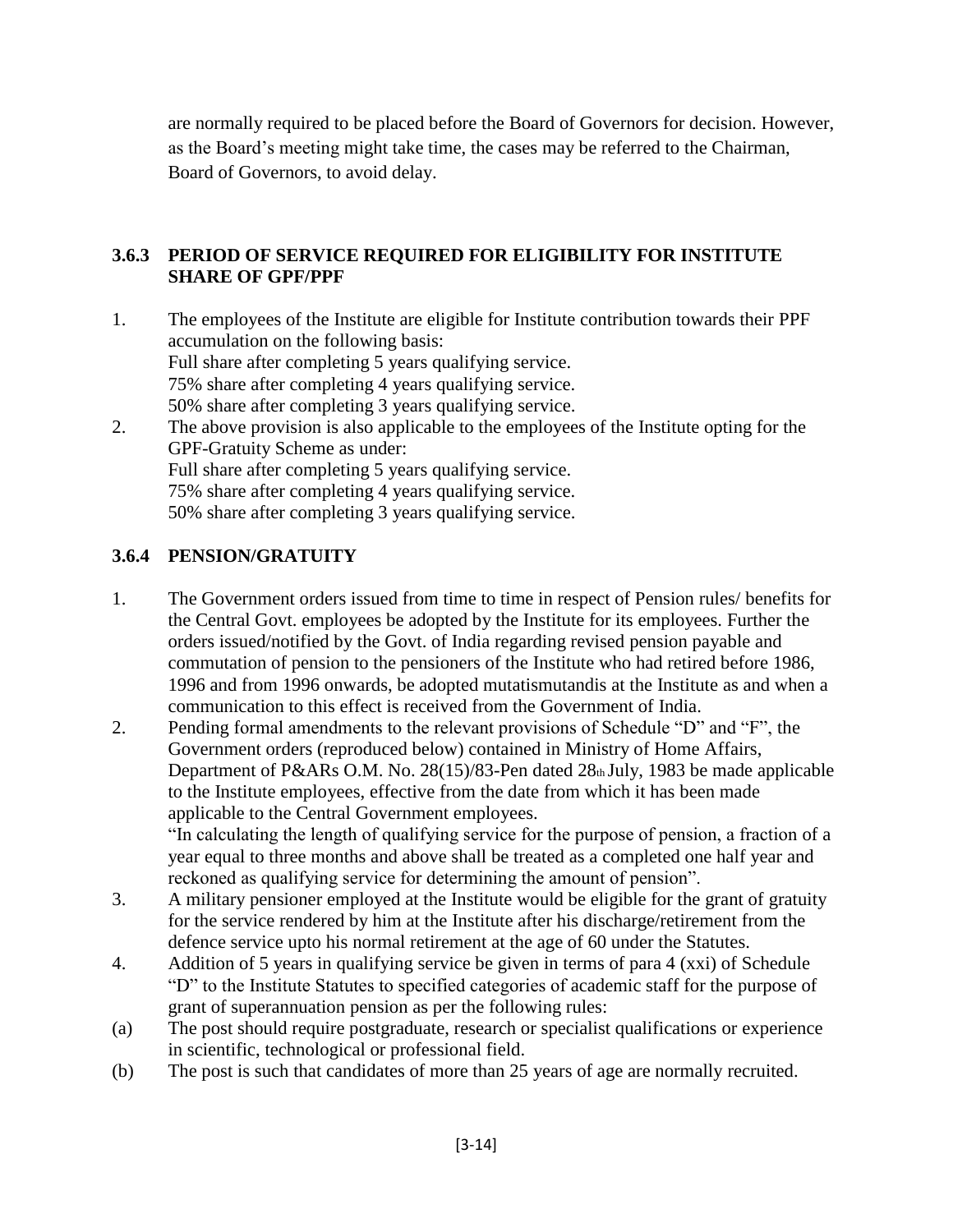- (c) That the concession is not admissible unless actual qualifying service of an officer at the time he quits Institute service is not less than 10 years.
- (d) So far as the qualifications and experience are concerned they will be as per those prescribed at the time of recruitment of the person concerned.
- (e) The rules may be applicable to all members of the academic staff who retire from service or post after 31.3.1960.
- (f) Staff member concerned, on retirement, may either get the benefit of the above provision or he may avail the benefit of counting of his past service rendered prior to joining an NIT and not both, provided his PF accumulations and other benefits are transferred to the NIT concerned or he himself deposits the same to the NIT.

### **3.6.5. SENIORITY RULES**

In general, the seniority rules of the Govt. of India are applicable. The BOG has however, decided the following:

- 1. No need for determining the seniority of Professors.
- 2. In the case of permanent absorption of deputationists at the Institute, their seniority in their respective posts be reckoned from the date of their permanent absorption in the Institute.

### **3.7 PROCEDURE FOR FILLING UP OF REGULAR POSTS IN PURELY TEMPORARY BASIS FOR PERIODS NOT EXCEEDING 12 MONTHS**

Statutes 27 provides that where a post is to be filled by promotion from amongst the members of the Institute or temporarily for a period not exceeding 12 months, the Board shall lay down the procedure to be followed.

The procedure for filling up posts on temporary basis, other than vacancies caused on account of staff members having been allowed leave of the kind due for the purpose of study/research work, as approved by BOG is as follows:

- (a) The vacancies to be filled on temporary basis should be notified in a local daily and within the Institute calling for applications from amongst candidates within ten days of the date of notification.
- (b) All the candidates who fulfill the prescribed qualifications be interviewed by the Selection Committee.
- (c) The Selection Committee shall consist of the following:
- (1) Director Chairman
- (2) Two experts from outside Members
- (3) Two Professors of the Institute, Members nominated by the Director including the Head of Department/Centre concerned. The quorum for the Selection Committee shall be a minimum of three members present.
- (d) The appointment of selected candidates will be made only after the approval of the appointing authority viz. Chairman, Board of Governors/Director as the case may be.
- (e) The total period of such appointment shall not exceed 12 months.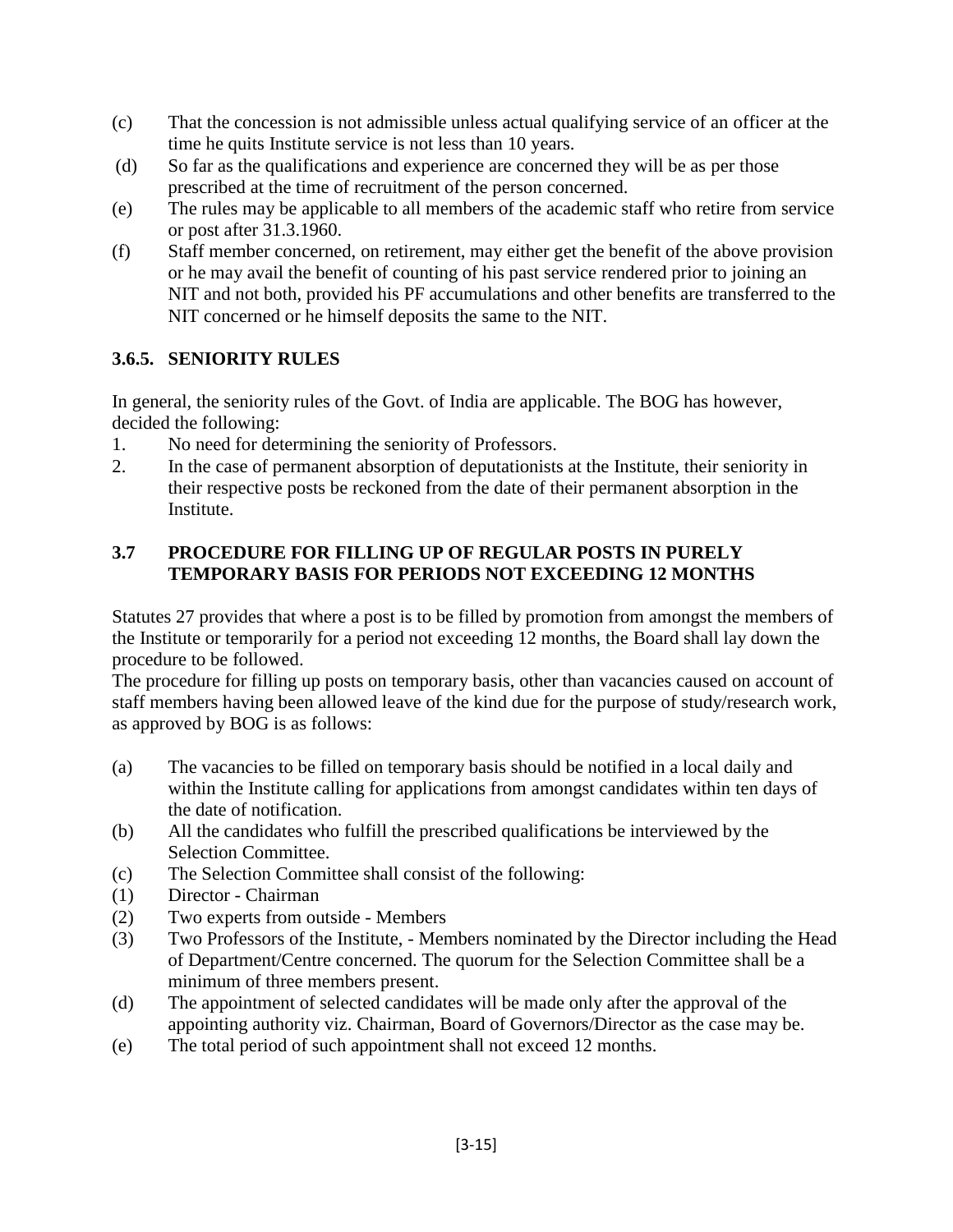\*The above resolution will be applicable for filling up on purely temporary/ad-hoc basis only those posts for which the appointing authority is the Board of Governors. For filling up of other such posts, for which the appointing authority is the Director, the composition of the Selection Committee will be as provided in the Statutes for filling up the respective post on regular basis. \*The Director is authorized to adopt suitable procedure for filling temporary vacancies in nonteaching posts for period not exceeding 12 months in terms of Statutes 17(8) keeping in view the circumstances of each case.

#### **3.8. PROCEDURE FOR RE-EMPLOYMENT OF THE FACULTY AT THE INSTITUTE**

The following policy be followed at the Institute for re-employment of Faculty and Scientific/Design staff after superannuation:

- (i) On attaining the age of superannuation, all academic staff members whose services are required in the interest of students for the purposes of teaching and guiding research scholars may be re-employed till the end of the semester i.e. 31<sub>st</sub> December or the academic session, i.e. 30th June, as may be considered appropriate in the circumstances of each case;
- (ii) In exceptional cases, Professors and equivalent in terms of MHRD letter No. 23-5/ 96- TS.I dated 26th Feb., 1999, could be re-employed in the interest of the Institute for specified period beyond the academic session. Such cases be examined by a Committee to be appointed by the Chairman, BOG after the proposals for such reemployment have been put up by the Director;
- (iii) Re-employment of academic staff below the rank of Associate Professor and equivalent beyond the end of academic session be decided by the Director.

#### **3.9 RULES REGULATING THE APPOINTMENT OF PART TIME VISITING FACULTY, WHOLE TIME VISITING FACULTY/PROFESSORS, HONORARY VISITING PROFESSORS, CHAIRED PROFESSORS, INVITED LECTURERS, EMERITUS FELLOWS AND ADJUNCT FACULTY**

### **3.9.1 Part-time Visiting Faculty**

For various reasons including shortage of faculty in a given area, Departments and/or Centres need the services of Jaipur based professionals to teach a specific course or part of a course to the UG or PG students of the Institute. Such appointments are made subject to the approval of the Director on the recommendation of a Head of Department/Centre in consultation with their respective Selection Committee and are for a specified period of time for carrying out a specific teaching assignment. Part-time Visiting faculty are paid an honorarium for the assignment in accordance with rules framed by the Board of Governors and are not deemed as regular employees of the Institute.

#### **3.9.2 Whole-time Visiting Faculty/Professors**

1. Distinguished research workers and teachers permanently attached to other institutions may be invited to serve the Institute as whole time Visiting Faculty/ Professors.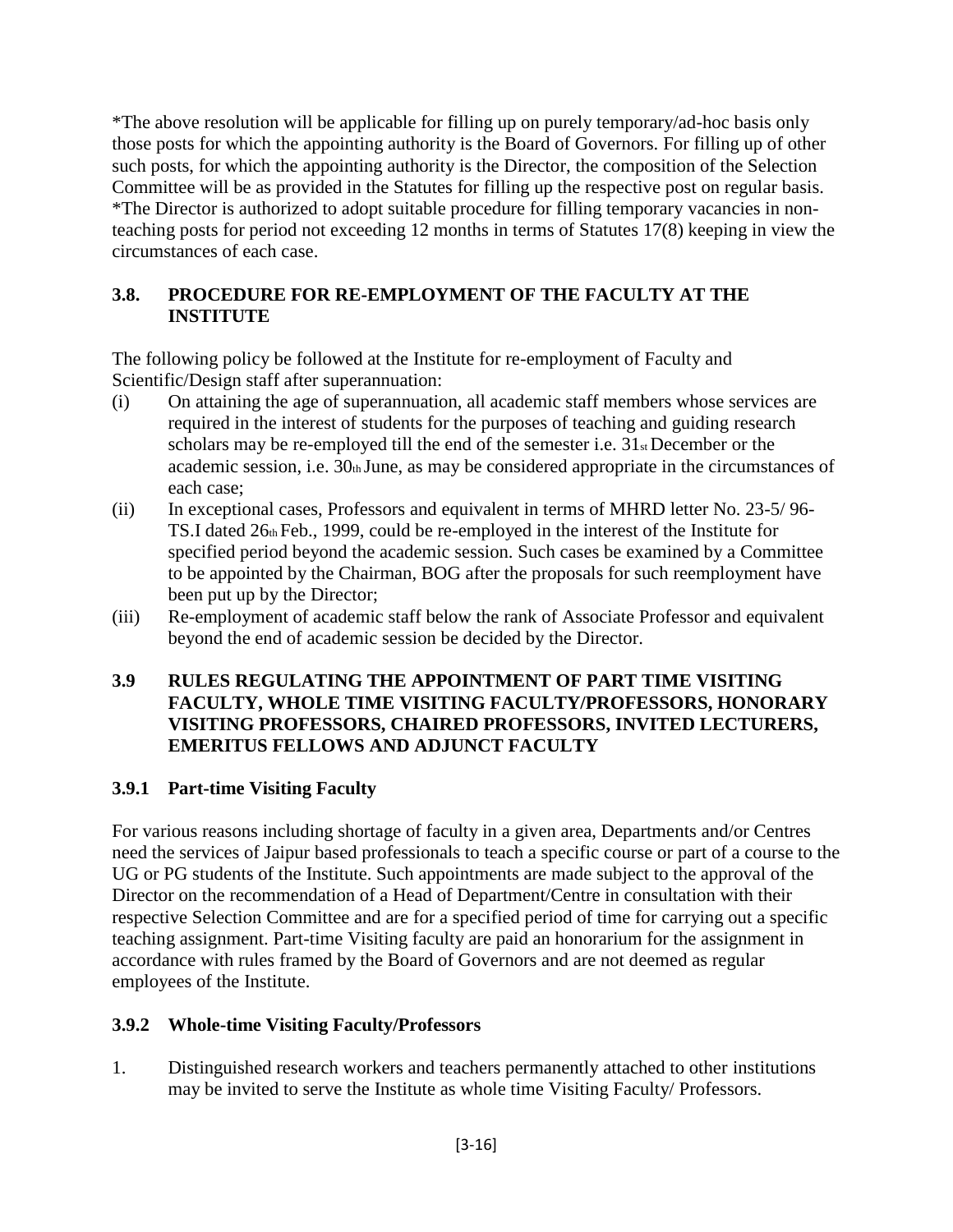- 2. During their tenure at the Institute, their duties and privileges will be the same as that of permanent teaching faculty.
- 3. Request for appointment of Visiting Faculty/Professors shall be submitted by the Head of Deptt./Centre concerned on the standard application form for faculty positions alongwith a minimum of two letters of reference and recommendation of the Selection Committee of the Deptt./Centre.
- 4. All such requests shall be considered by a Standing Committee, consisting of the Director (Chairman), Dean (Faculty), the concerned Head of Department/ Centre and one expert nominee of the Senate/Board of Governors.
- 5. Appointment shall be made upto a maximum tenure of 2 years on a level to level basis with the approval of the Chairman, Board of Governors on the recommendations of the Standing Committee.
- 6. The whole time Visiting Faculty/Professors will be paid a consolidated monthly remuneration. The quantum of monthly remuneration payable will depend upon whether incumbent draws or does not draw financial assistance from any other source during his tenure at the Institute. In case of a superannuated faculty member being appointed against above position, the consolidated monthly remuneration will be approximately (last pay drawn plus DA) minus (pension plus dearness relief).
- 7. Rates of consolidated monthly remuneration as decided by Board of Governors from time to time

## **3.9.3 Honorary Visiting Professor**

Eminent and distinguished Scientists/Engineering working in industry and research institutions may be invited to academically interact with the Institute in the capacity of Honorary Visiting Professor on a part-time basis. Such appointments are made for tenure of 2 years, extendable for further periods of 2 years at a time, with the approval of the Chairman BOG on the recommendations of the Deans Committee in consultation with the Professorial Committee of the concerned Department/Centre. Honorary Visiting Professors are expected to take at least 15 lectures per academic session for which they may be given an honorarium at rates, prescribed by the BOG from time-to-time, at the discretion of the Director. In addition to the honorarium, the Institute bears the travelling/ conveyance expenses in connection with their visit to the Institute for academic interaction and provides free hospitality in the Institute Guest House during the period of their stay at the Institute.

The criteria for appointment of an Honorary Visiting Professor as laid down by the BOG is as under:

- (a) He should have good academic qualifications;
- (b) He should have held the position of a Professor or above in a University or a responsible position in a R&D Organisation not less than incharge of a R&D section or an eminent position in industry with active participation in R&D work;
- (c) He should be actively engaged in the profession indicative of academic interest; and
- (d) He should have shown an interest in the Institute by interaction in the past.

### **3.9.4 Honorary Visiting Faculty/Scientist**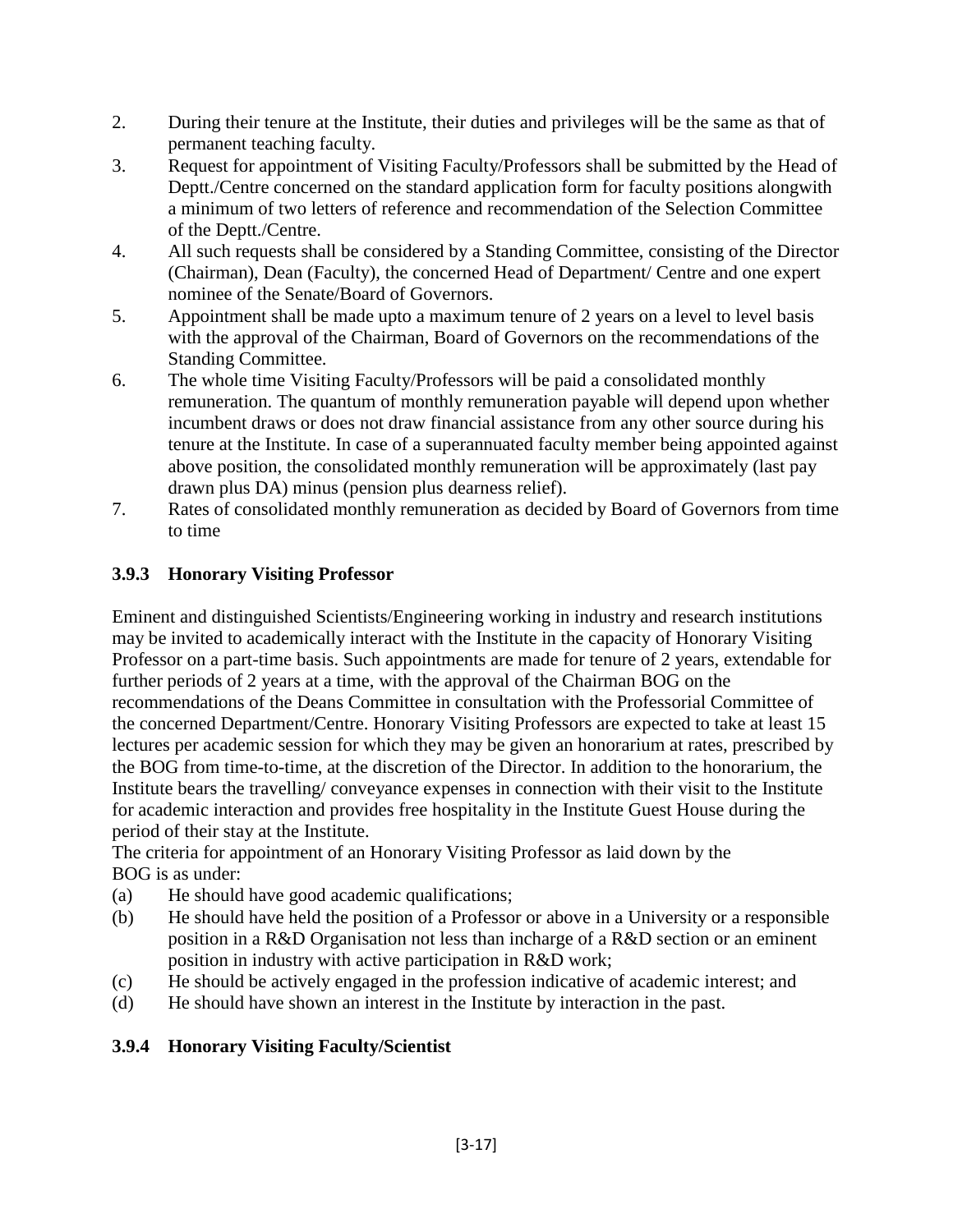- (i) Distinguished Engineers/Scientists with experience in leading industries and research institutions may be appointed as Honorary Visiting Faculty/Scientist also on part-time basis.
- (ii) The appointment may be made for tenure of upto two years extendable for a further period as deemed fit.
- (iii) The Honorary Visiting Faculty/Scientist will be required to interact with the faculty and the postgraduate students and would give a few lectures in the field of his activity.
- (iv) An honorarium for the lectures delivered may be given at rates prescribed by the BOG from time to time and at the discretion of the Director. In addition, the Honorary Visiting Faculty/Scientist may also be provided free hospitality/guest house accommodation & be paid conveyance allowance, if he so claims.
- (v) The appointments will be made after receiving the approval from the Chairman, Board of Governors, on the recommendations of the Professorial Committee and Deans Committee.

### **3.9.5 Chair Professors**

The guidelines/policy for appointment of Chair Professors/Sponsored Professors/ Emeritus Professors is as under:

The appointment to Endowed Professorship be made under the following three categories:

- (a) Chair Professorships for distinguished professors.
- (b) Sponsored Professorships.
- (c) Emeritus Professors under (a) or (b) scheme to superannuated professors.

The process of selection, compensation package as well as the other related issues to each of these categories will be as under:

1. **Chair Professors or Distinguished Professors:** The appointments be made very selectively to ensure that the persons of outstanding accomplishments and eminence are only appointed to such Chair Professorships through a process of global search. The word Chair-Professor would be appended to their designation after the donors' identification. For selection of such Chair-professors, a panel of experts of eminence in the relevant area as approved by the Board of Governors will be maintained. The selection committee would have two experts drawn from this panel in addition to the donor's nominee, the Deputy Director and the Director who will be the Chairman of the Selection Committee. The appointment could be made upto five years, including a visiting appointment, and the upper age limit would be 67 years. The Chair Professors so appointed will be placed in the suppertime pay scale of a

**Professor of Eminence:** If a professor of the Institute is appointed to such a position he/ she will automatically retain a lien with his/her regular position at the Institute during the period of appointment as a Chair Professor. A Chair Professor so appointed will also have a contingency-cum-travel grant of Rs. 50,000/- annually and could be considered for the appropriate accommodation on Campus under the Director's discretionary powers of House Allotment Rules.

The Director may appoint a Selection Committee, if needed, to shortlist the candidates but all the applications so received will be placed before the Selection Committee. If in the opinion of the Selection Committee, the candidates of required distinction and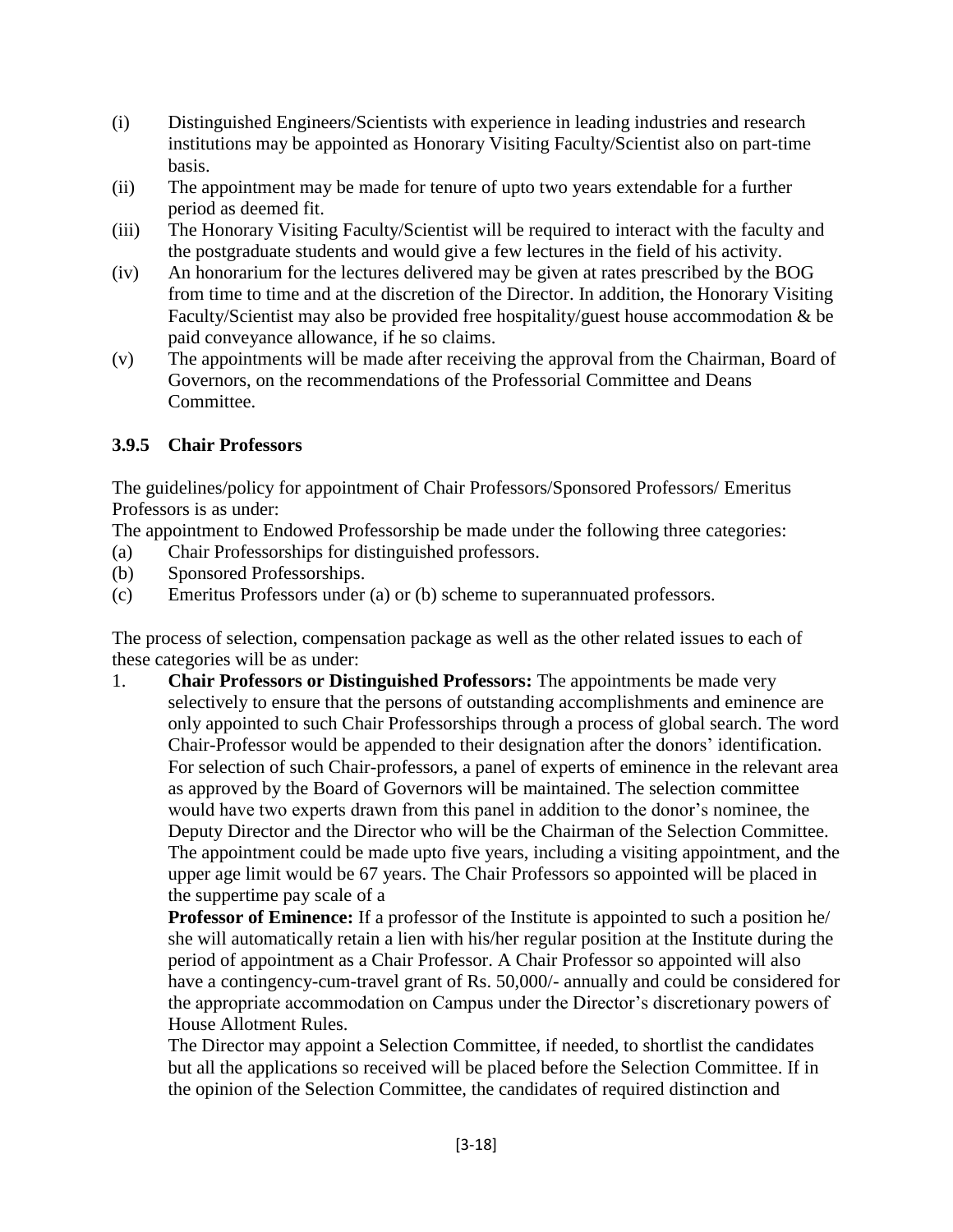eminence are not available, it will be possible for the Institute to fill up the position at the level of Sponsored Professor irrespective of the amount of the endowment received in consultation with the donor.

#### 2. **Sponsored Professor**

The search process for sponsored professors to be appointed under this scheme will also be through extensive advertisement internally, as well as externally, including other reputed Institutions such as IITs; IISc, Bangalore, IIMs., reputed National Research Laboratories etc. The Selection Committee will include two experts in the relevant area from a panel of names approved by the Board of Governors for each professorship, a nominee of donor, Deputy Director and the Director who will be the Chairman of the Selection Committee.

Sponsored Professors could be appointed on contract upto five years including visiting professors upto the age of 65 years. If a professor of the Institute is appointed to such position he/she will retain lien on the regular position NIT Jaipur prior to joining the position. The sponsored professor will have an annual contingency grant of Rs. 1,00,000/- inclusive of travel and will continue to get the salary as presently drawing in case of internal candidate or as fixed by the Selection Committee in a Professor's grade in case of external candidates.

The Institute may consider giving transport allowance if he/she is not living on the Campus. Alternatively, the Director may consider in a special case allotting a Visiting Professor's flat/non-professorial house on the Campus depending upon the needs of the individual in the Department/Centre and availability of the accommodation under the Director's discretionary powers of House Allotment Rules. The professor so appointed shall be called as "<br>
Professor of "identifying the name of the donor and the specialization as applicable.

#### (3) **Emeritus Sponsored Professors or Superannuated Professors**.

If a superannuated professor of the Institute or from outside, is appointed to Endowed Professorships, then he/she shall be called "\_\_\_\_\_\_\_\_\_\_\_ Emeritus Professor

". The Selection Committee for such an Emeritus Professor will be constituted under Statutes 15(2) comprising of two experts from the Panel of experts in the relevant area as approved by the Board of Governors, a nominee of the donor, Deputy Director (Faculty) and will be chaired by the Director. The appointments to such Emeritus Professorship can be upto a period of three years or 70 years of age whichever is earlier. Such an Emeritus Professor shall be treated as a regular faculty and will be involved in all academic activities including project guidance, sponsored research  $\&$ consulting. In case the sponsored research and consultancy are of the duration longer than the term of the contract and in case of research scholars, he/she will have an additional full time faculty member of the Institute as a Co-Principal Investigator, Co-consultant or a Co-Supervisor. Such a professor shall be a member of all academic bodies of the Department/ Centre but will not hold any administrative assignment either in the Department/Centre or at the Institute. The compensation package for him/her will be the pay fixed in the Professor's scale minus the pension he/she may be drawing. The Institute may consider giving transport allowance if he/she is not living on the Campus. Alternatively, the Director may consider in a special case allotting a Visiting Professor's flat/non-professorial house on the Campus depending upon the needs of the individual in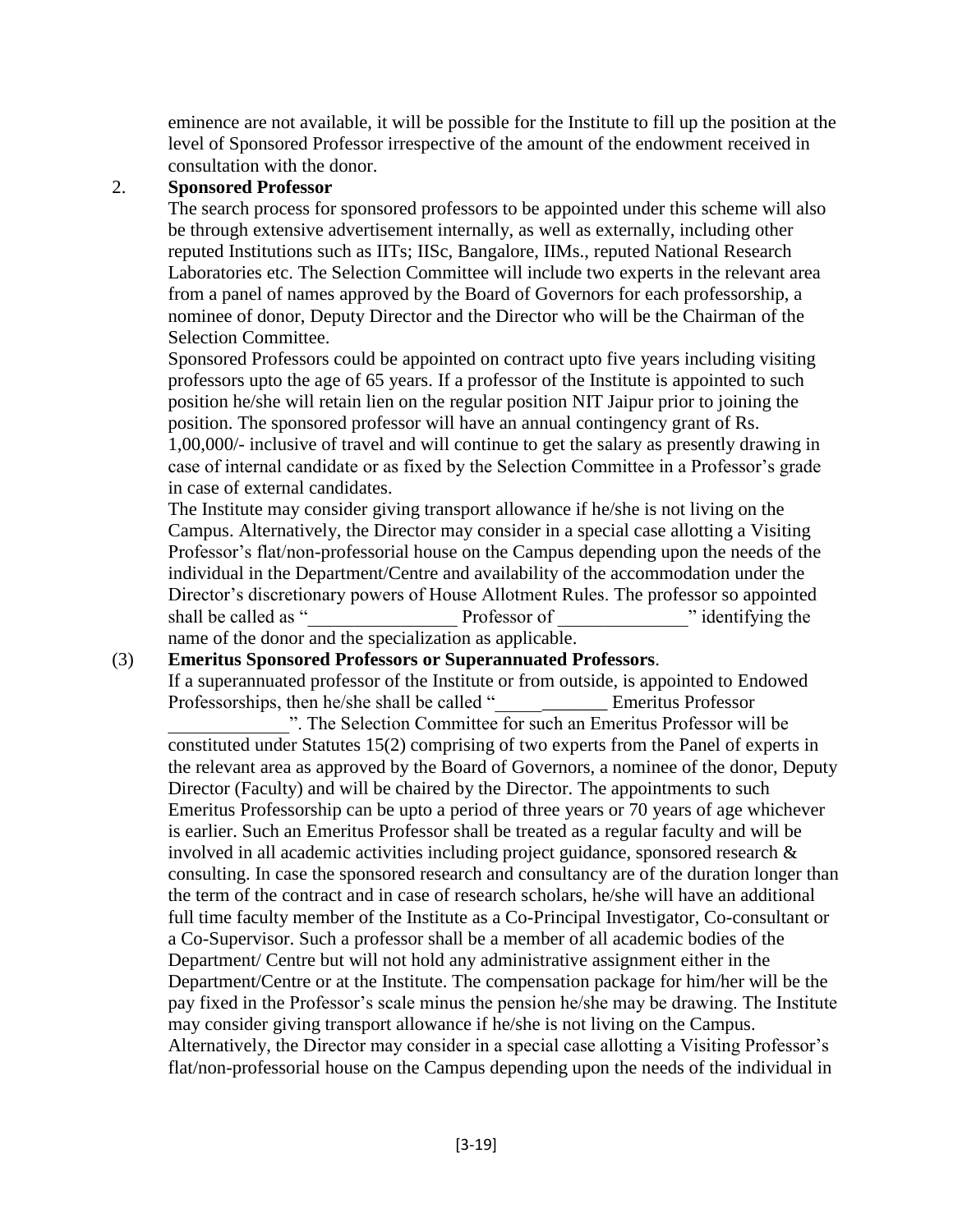the Department/ Centre and availability of the accommodation under the Director's discretionary powers of House Allotment Rules.

In all the cases mentioned above, the Professors so appointed will be expected to fulfill the obligations to the sponsoring/donor agency as per the MoU. While implementing these rules in case of the existing incumbents, the change in nomenclature could be affected either at the end of their present contract at the stage of renewal or upon mutual consultation with the donor. Further, these professorships shall also count towards the sanctioned faculty positions in the Departments/Centre. Normally, chair-professorships for distinguished professors and for sponsored professors may be made, where the endowment amount is Rs.1 crore or above and Rs. 60.0 lakhs or above, respectively, in order to support these positions.

## **3.9.6 Invited Lecturers:**

Distinguished individuals are often invited to deliver a guest lecture/seminar or to participate as a guest faculty in QIP/CEP short course floated by the Institute. Such individuals are invited by Heads of Departments/Centres or by short course Coordinators after formal approval of the Deputy Director / Director. They are paid an honorarium as per rates approved by the Board of Governors from time-to-time. Currently the rate of honorarium is Rs. 3000/- invited lecture/seminar and short course guest lecture, respectively. Occasionally Eminent Lecturers are provided free lodging/free hospitality in the Institute Guest and/or travelling allowance in addition or in lieu of the honorarium payable on approval of the Deputy Director Director.

## **3.9.7 Emeritus Fellowship:**

- 1. The scheme is intended to utilize the services of highly qualified and experienced superannuated Professors in the Institute who have been actively engaged in research  $\&$ teaching improvement programmes of the Institute in the preceding years to enable them to pursue active research in their field of specialization as also to undertake curriculum development, and participate in the monitoring and evaluation of existing programmes and development of new programmes at the Institute within their field of competence.
- 2. The fellowship carries an honorarium of Rs. 25,000/- per month.
- 3. The awardees' will also be paid TA @ Rs.3,000/- pm to enable him to commute every day from his residence (outside the campus) to the Institute.
- 4. The fellowship will be available ordinarily for a period of two years but not beyond the age of 70 years.
- 5. The awardees' will be provided a non-lapsable contingent grant of Rs.10000/- per annum for secretarial assistance, travel, stationery, postage, telephone rental and consumables etc. He could also be provided additional modest, financial support to enable him to pursue his research and academic activities on the merits of each case.
- 6. The awardees' will be required to teach at least one course every semester and will also participate in guiding B.Tech./M.Tech./Ph.D. Projects.
- 7. The awardees' will also participate in sponsored research projects. Any Institute consultancy in which the Emeritus Fellow participates would be governed by the NIT Consultancy Rules.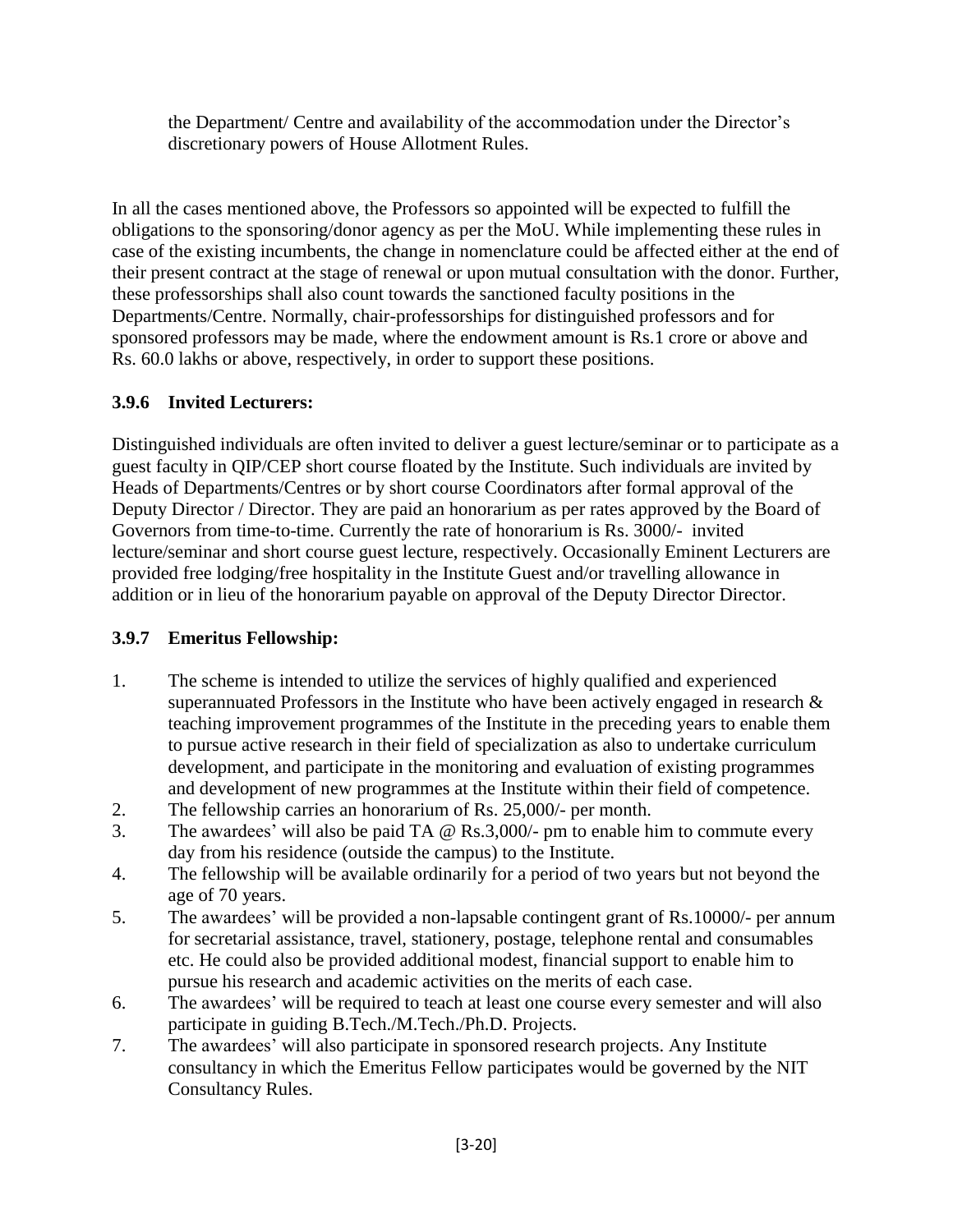- 8. The NIT will provide to the awardees' the usual facilities in the Department/Centre in which he/she would work. However, no residential accommodation will be provided by the Institute.
- 9. A fellow selected for the award under the scheme should normally join the fellowship within a period of three months from the date of the award, failing which the award would be treated as withdrawn. In special cases, a further extension in the joining time may be allowed upto three months.
- 10. The case of the Professor concerned will be examined by a Committee to be appointed by the Chairman, Board of Governors after the proposal for the award to the faculty member has been put up by the Director.
- 11. No Professor will be considered for the award of the Fellowship after five years of his retirement from the Institute service, except for the continuation of Fellowship.

NOTE: The Emeritus Fellows/Chair-Professors/Whole Time Visiting Professors/Faculty serving the Institute will be allowed to avail Vacation/Earned/Casual Leave as admissible to regular faculty members of the Institute except that such Leave (s) shall lapse at the end of the year and not carry forward/encashment etc. for the same shall be admissible.

## **3.9.8 Adjunct Faculty**

This cadre consists of persons possessing the requisite experience and qualifications (subject to relaxation as regards the doctorate degree) for appointment as a regular faculty of the Institute and who have been accepted by the Institute for involvement in regular teaching and /or research on a full time basis under a co-operative programme but are drawing salaries from the organisation that is involved in the academic cooperation with the Institute. During the period of their attachment with the Institute as "Adjunct Faculty" they will be extended all facilities in the Department/Centre and the Institute as for regular faculty except campus housing and medical facilities unless otherwise provided in the cooperative arrangement. The category of "Adjunct Faculty" would comprise of those individuals who are attached to the Institute for regular teaching and/or research on either (i) part-time basis for teaching a specific course scheduled in the UG/PG timetable; or (ii) on a full-time basis under a cooperative academic programme and borne on the rolls of the organisation having academic cooperation with the Institute; or (iii) on a fulltime basis by invitation by Departments/Centres while on sabbatical leave from some other institution. Proposals for appointment as "Adjunct Faculty" may be raised by Heads of Departments/Centres concerned through their respective Professorial Committees alongwith a specific justification for their appointment. Cases for part-time "Adjunct Faculty" may be considered and approved by the Deputy Director(F) him-self, whereas those for full-time "Adjunct Faculty" would be referred by him to the Deans Committee alongwith his comments and thereafter alongwith the recommendations of the Deans Committee for formal approval of the Director. The tenure of part-time "Adjunct Faculty" can be upto 3 years. "Adjunct Faculty" may be designated as "Adjunct Teacher" or "Adjunct Professor" on a level to level basis with reference to their existing status.

#### **3.9.9 Honorarium to Part Time Teaching Staff**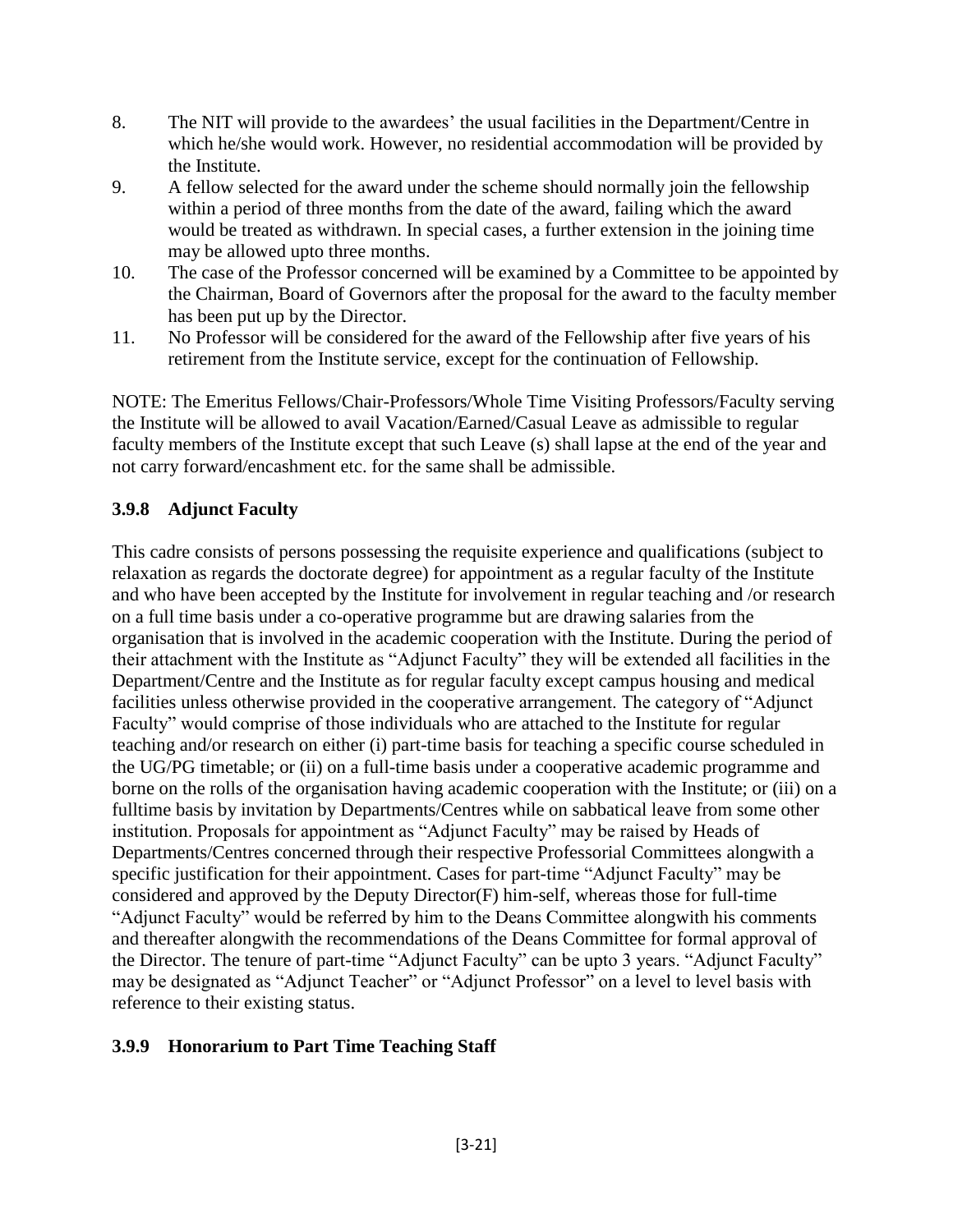The rates of remuneration for delivery of lectures by part-time teaching staff, honorary visiting professors and eminent invited lecturers are as under:

- (a) Part time teaching staff Rs. 500 to Rs. 5000 per session.
- (b) Honorary Visiting Professors Rs. 3000 per lecture hour Eminent Invited Lecturers

#### **3.10 PROCEDURE FOR MAKING JOINT APPOINTMENTS OF FACULTY IN VARIOUS DEPARTMENTS/CENTRES OF THE INSTITUTE**

- Levels:
- The Joint appointment would generally be at Professors/Associate Professor level as at present.

In exceptional cases, however, where there is specific request for utilizing the special expertise of a particular faculty member, it may also be done at Associate/Assistant Professor's level. It is felt that at Associate/Assistant Professor's level, a faculty member is in the process of establishing himself/ herself and need not normally be burdened with the responsibility of two courses.

- **(2) Participation**: Participation on continual basis is expected from a joint faculty member in the Department/Centre other than the parent one also. In the Annual Assessment Performa, there may be a separate portion to indicate such participation and continuation as Joint faculty may be determined on the basis of such information. The parent Department/Centre of concerned faculty will be the one on whose strength he was initially appointed. The other Department/ Centre in which he is given a joint appointment should only involve the Professor in academic and research activities which may include being the officer in-charge of Laboratory, leader of academic group, besides teaching and research. Normally, not more than half of the load will be assigned by the second Department/Centre to such a faculty and this also will be done with the concurrence of the Director.
- **(3) Tenure:** A three year term appointment may be made at a time which may automatically lapse if it is not renewed before the end of the term. Decision about permanent shifting to the other department/centre on the choice of concerned faculty may be taken by the Director after reviewing work of the faculty.
- **(4) Timing of Appointment:** The present system of joint appointments which does not provide for such appointments at the time of selection may continue. This allows for broad familiarity by the inviting Department/Centre with the concerned faculty member and vice versa before the joint appointment is formalized. The proposal of a joint appointment will be recommended by the Professorial Committee of the Department/Centre other than the parent Department where the professor was initially appointed.
- **(5) Allocation of Research Scholars:** The effectiveness of the joint appointment may be enhanced if additional allocation of research scholars position is given to the inviting Department/Centre out of Directors discretionary quota.

### **3.11 RESEARCH ASSOCIATE**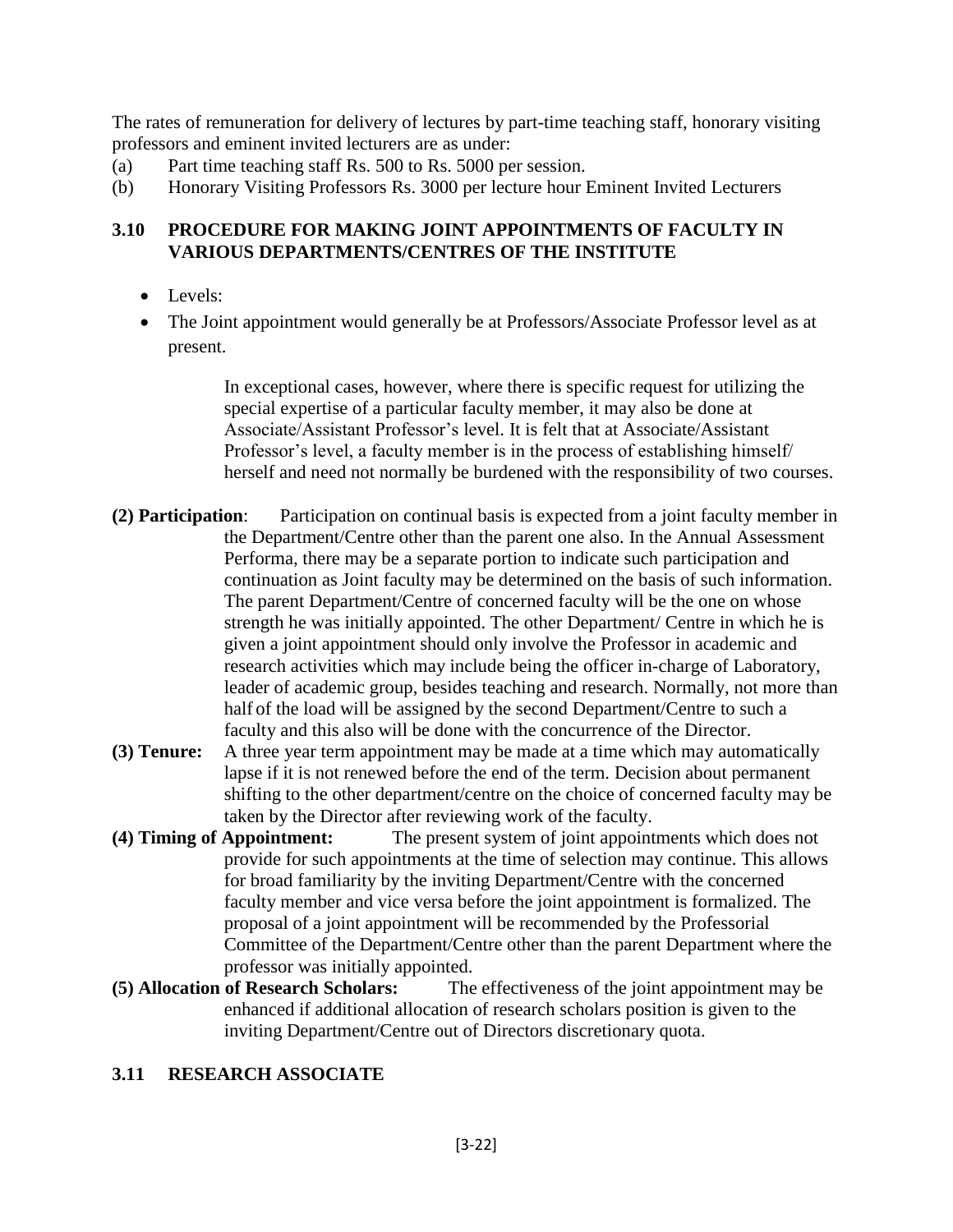Research Associates appointed at the Institute may be extended the following facilities:

- (1) Medical Facilities Medical facilities for the Research Associates and their families as available in the MNIT Dispensary. In exceptional cases, reimbursement of maximum upto the extent of Rs.5000/- per year may be sanctioned on the recommendation of the Medical Officer with Director's approval.
- (2) Leave
- (a) 30 days paid leave in a calendar year. If the appointment is for 6 months, the leave should be adjusted proportionately. This is in addition to casual leave.
- (b) Further 10 days of leave per year with full pay can be sanctioned (supported by the recommendation of the MNIT Medical Officer) on medical grounds.
- (3) House Rent The house rent should be charged at 5% of consolidated salary or the standard rent whichever is less.

## **3.12 APPRAISAL SYSTEM**

## **3.12.1 Faculty**

Institute Faculty submits a self appraisal report (as approved in  $27<sup>th</sup>$  BoG Meeting held on  $7<sup>th</sup>$ October, 2013) at the end of each academic year. Reports for faculty upto the rank of Associate Professor are examined / graded by a Committee constituted by the Director for each Department/Centre. **Faculty graded 'Outstanding' are awarded a personal contingency grant of Rs.100, 000 for the next academic year**, which can be utilized by the awardees for furthering their academic/research work. In the case of those, where the grading is not satisfactory, the Chairman of the Committee and the Head of the Department concerned invites the concerned faculty member and informs him/her about his/her weaknesses.

## **3.12.2 Non-Faculty**

### **(a) Technical Staff**

In the case of non-faculty staff, Appraisal Reports are raised by the concerned staff early in the year, for the preceding calendar year/academic year. The report is written by the immediate supervising officer, known as Reporting Officer and is reviewed by the higher officer/Head of the Department/Centre in his/her capacity as Reviewing Officer. The Reviewing Officer goes through the entire Report and grades the concerned staff as Outstanding, Very Good, Good, Satisfactory, and Unsatisfactory. The Adverse Remarks, if any, are communicated to the concerned employee asking him/her to take steps to improve his/her conduct/performance as the case may be. The Appraisal Report specially mentions about the employees belonging to Scheduled Castes and Scheduled Tribes. In their case, the Reviewing Officer is required to intimate specifically whether the views of the Reporting Officer in assessing the performance of the SC/ST employees has been fair and just.

### **(b) Group 'A' Officers**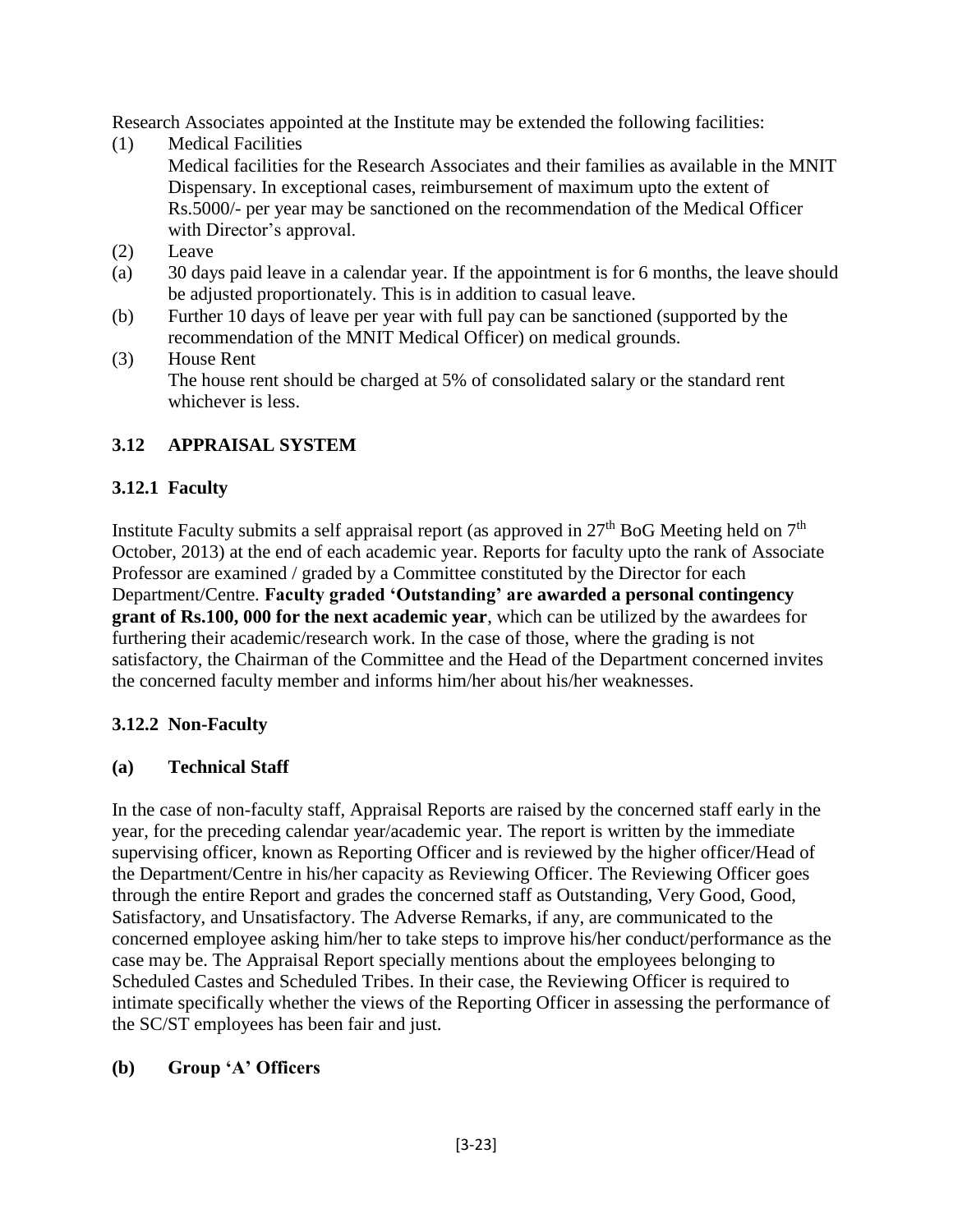The Reporting and Reviewing Officers for all Group A officers being notified from time to time. In conjunction with the general guidelines as issued from time to time, the following are the guidelines for processing the CRs of the Group 'A' Officers:-

- 1. CRs will be raised on the prescribed Appraisal Form of the Institute as approved in  $26<sup>th</sup>$ BoG Meeting held on  $30<sup>th</sup>$  May, 2013.
- 2. Each officer will prepare an 'Annual Self-Assessment Report' on his/her work during the year, in Part-A of the Appraisal Form.
- 3. Annual Self-Assessment Report will be submitted by each officer to his/her Reporting Officer by  $15<sup>th</sup>$  February each year. The Reporting Officer shall send a copy of the Selfassessment Report of the officer by the  $15<sub>th</sub>$  February to the officials indicated below:

(a) All Deputy Registrars and Assistant Registrar where the Registrar is not the Reporting Officer - REGISTRAR

- (b) All Executive Engineers/Assistant Executive Engineers Dean P&D
- (c) Student Activity Centres and Hostels Dean Student Welfare.
- 4. The Registrar/Dean of Students will send his comments on the performance of DR/AR/Engineering Staff in respect of coordination, team work to the respective Reviewing Officers.
- 5. The Reviewing Officer will record his assessment keeping in view the
- (a) Self Assessment Report.
- (b) Comments of the Registrar/Dean of Students as applicable; and
- (c) Assessment of the Reporting Officer.
- 6. Reporting Officers should complete the assessment by the end of February and send the Appraisal Form to the Registrar/Reviewing Officer to complete the assessment by  $31_{st}$ March each year and also send a copy of the forwarding note to Establishment. In the case of Group B, C, D employees, Confidential Reports are written by the immediate supervisor and submitted to the Reporting Officer who, in turns, sends it to the Head of the Department/Centre/Section/Unit etc. A copy of the guidelines for writing of Confidential Report and other related factors are at **Annexure 3.1.**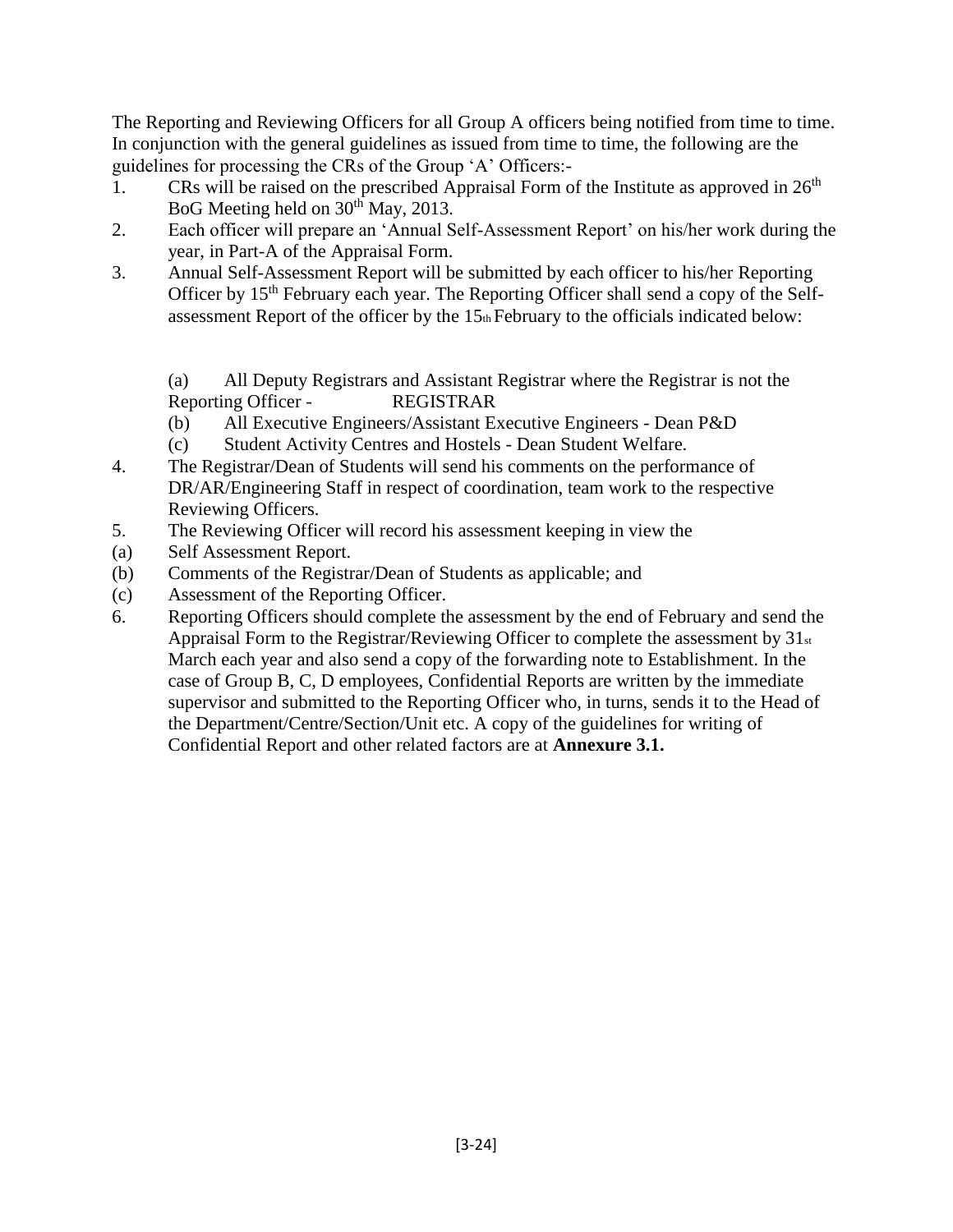### **ANNEXURE CHAPTER 3 Annexure Title Page**

3.1 Guidelines for Writing of Confidential Report 3 5and other Related Factors

#### **ANNEXURE 3.1 (Refers 3.12.2)**

#### **GUIDELINES FOR WRITING OF CONFIDENTIAL REPORT AND OTHER RELATED FACTORS IMPORTANCE OF ANNUAL CONFIDENTIAL REPORTS**

Since the Institute has accepted the principle that confirmation, promotion, grant of pension benefits, etc. should be based on the assessment of the confidential dossiers, this matter is of the greatest importance for the efficiency and the moral of the services. It is the interest of Institute, no less than that of the employees, that the value of proper system of confidential reports is recognized by all concerned.

#### **OBJECTIVITY IN CONFIDENTIAL REPORTS**

In order to minimize the operation of the subjective human and of conscious or unconscious bias, the confidential report of every employee should contain the assessments of more than one officer except in cases where there is only one supervisory level above the officer reported upon. The confidential report should be written by the immediate superior and should be submitted by the reporting officer to his own superior. While it might be-difficult for the higher officer to get to know a large number of employees two grades below him, his overall assessment of the character, performance and ability of the reported officer/official is vitally necessary as a built-in corrective. The judgment of the immediate superior, even though completely fair in its intent might sometimes be too narrow and subjective to do justice to the officer/official reported upon. The officer superior to the reporting officer should therefore, consider it his duty to personally know and form his own judgment of the work and conduct of the officer reported upon. He should accordingly exercise positive independent judgment on the remarks of the reporting officer under the various detailed headings in the form of the report as well as on the general assessment, and express clearly his agreement or disagreement with these remarks. This is particularly necessary in regard to adverse remarks (if any) where the opinion of the higher officer shall be construed as the correct assessment.

#### **RESPONSIBILITY FOR THE WRITING OF CONFIDENTIAL REPORTS**

Officers writing the CONFIDENTIAL reports should have carefully observed the work and conduct of those under their control, and should have provided the required training and guidance where necessary. The annual confidential reports should be based upon the results of such observation as well as the periodical inspections.

#### **FORM AND CONTENT OF CONFIDENTIAL REPORTS**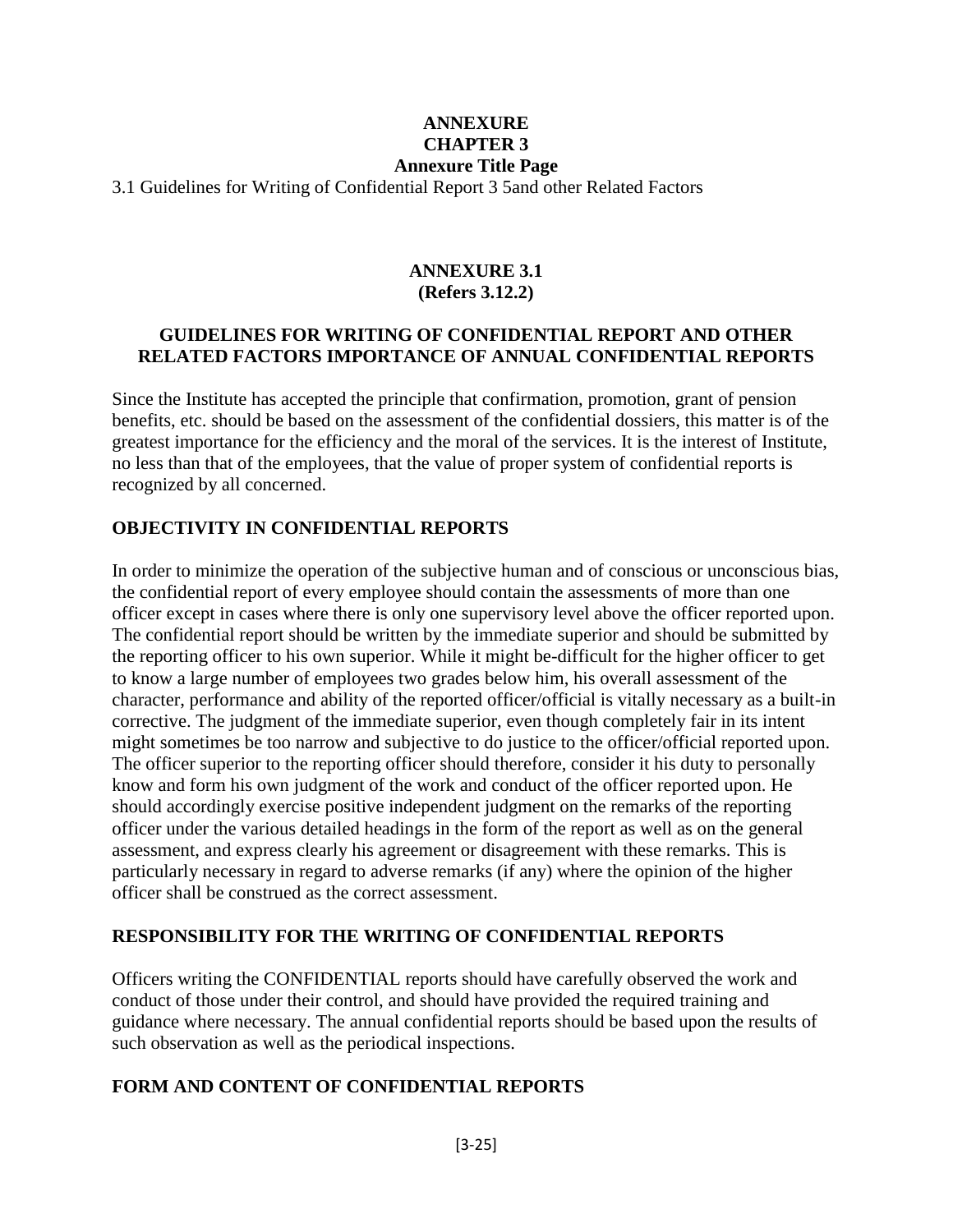As assessment of certain qualities of general importance such as integrity, intelligence, keenness, industriousness, attitude to superiors and subordinates, relations with fellow-employees, etc. should invariably find place in the report. In addition to the detailed assessment of specific attributes, every confidential report should carry a general appreciation of the character, conduct and aptitude and short comings of the Officer reported upon. Reference to specific incidents may be made, if at all, only by way of illustration to support adverse comments of a general nature, e.g. in efficiency, lack of initiative or judgment etc.

### **PERIOD AND FREQUENCY OF REPORTING**

In every Department, confidential reports should be recorded annually for the period covered by the calendar year. There is no objection to two or more independent reports being written for the same year by different reporting officers, in the event of a change in the reporting officer during the course of a year, provided that no report should be written unless a reporting officer has at least three months' experience on which to base his report. In such cases, each report should indicate precisely the period to which it relates and the reports for the earlier part or parts of the year should be written at the time of the transfer or immediately thereafter and not deferred till the end of the year. The responsibility for obtaining confidential reports in such cases should be that of the office.

## **COMMUNICATION OF ADVERSE REMARKS**

It is necessary that every employee should know what his defects are and how he could remove them. Past experience suggests that it would make for better efficiency and contentment of the services if every reporting officer realizes that it is his duty not only to make an objective assessment of his subordinate's work and qualities but also to give him at all time the necessary advice, guidance and assistance to correct his fault and deficiencies. If this part of the reporting officers' duty is properly performed, there should be no difficulty about reporting adverse entries which would only refer to defects which had persisted despite the reporting officer's efforts to have them corrected. All adverse entries in the confidential reports of the officers should be communicated by the office, on a clear indication to that effect from the reviewing officer. This should be done as far as possible within one month of the completion of the report but not later than  $31<sup>st</sup>$  May of the ensuing calendar year. The communication should be in writing and a record to that effect should be kept in the confidential roll of the officer. The authority in whose custody the character rolls of officers in a service/post are maintained will

- (a) ensure that the annual confidential reports of the officers in the service/ post are received without under delay;
- (b) to ensure that whether the adverse remarks, if any, have been duly communicated to the officer concerned.

While mentioning any faults/defects the reporting officer should also give an indication to the efforts at reform made by him by way of guidance, admonition etc. and the result of such efforts. In communicating remarks to the officer reported upon, the following procedure should be adopted:

(a) Where no adverse entry is made in a confidential report, nothing should be communicated except in cases dealt with the (c) below;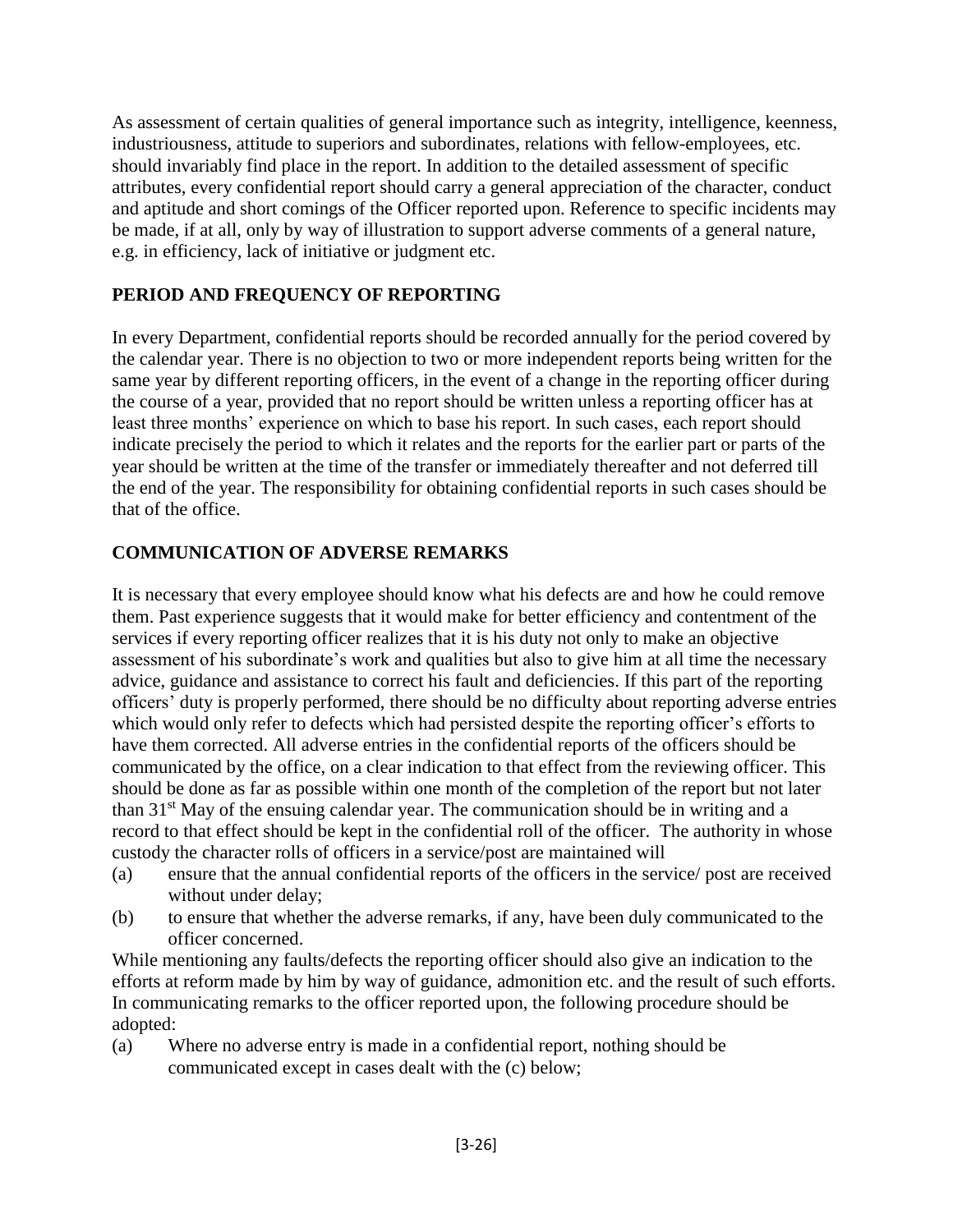- (b) Where an adverse entry if made, whether it relates to a remedial or to an irremediable defects, (including a reference to the communication of a **'WARNING or DISPLEASURE OF THE INSTITUTE or a REPRIMAND)** it should be communicated under the orders of, and wherever possible, by an officer superior to the one to whom the remarks are communicated. In all these cases, the substances of the entire report, including what may have been said in praise of the officer, should also be communicated; and (c) Where the report on an officer shows that he had made efforts remedy or overcome defects mentioned in the preceding report, the facts should be communicated to the officer in a suitable form and a copy of such communication added to the confidential report. The object of the second part of (b) and of
- (c) is to let an officer know that his good qualities as well as his defects have been recognized and that notice has also been taken of the improvement, if any, made by him.
- (d) While communicating the adverse remarks to the Institute employee concerned the identity of the superior officer making such remarks should not normally be disclosed the identity of the superior officer, the authority dealing with the representation may at his discretion allow the identity to be communicated.

#### **REPRESENTATIONS AGAINST ADVERSE REMARKS**

The adverse remarks should be communicated expeditiously in all cases. Representations against adverse entries (including reference to **"WARNING" "COMMUNICATION; OF THE DISPLEASURE OF THE INSTITUTE" "REPRIMAND"** which are recorded in the confidential report of the Institute employee) should be made within eight weeks of the date of communication of such remarks. While communicating the adverse remarks to the Institute employee concerned, the time limit as stated above, should be brought to his notice. The competent authority may, at its discretion entertain a representation made beyond the time specified above, if there is satisfactory explanation for the delay. All representations against adverse entries should be decided expeditiously by the competent authority and in any case not later than eight weeks from the date of submission of the representation. The following procedure may be adopted in dealing with representation from the employees against adverse remarks communicated to them;

- (i) All representations against adverse remarks should be examined by an authority superior to the reviewing officer, in consultation, if necessary, with the reporting and the reviewing officer. The said superior authority shall be regarded as the competent authority to deal with such representations;
- (ii) If the competent authority finds that-
- (a) The remarks were justified and the representation is frivolous, a note will be made in the confidential report of the employee that he did not take correction in good spirit;
- (b) there is not sufficient ground for interference, the representation should be rejected and the officer informed accordingly;
- (c) the remarks should be toned down, he will make the necessary entry separately, with proper attestation, at the appropriate place of the report (on no account will corrections be made in the earlier entries themselves), and
- (d) the adverse remarks was inspired by malice or is entirely incorrect or unfounded, and therefore, deserved expunction, he should score through the remarks, paste it over, or otherwise obliterate it, and also make a dated entry, under his signature, stating that he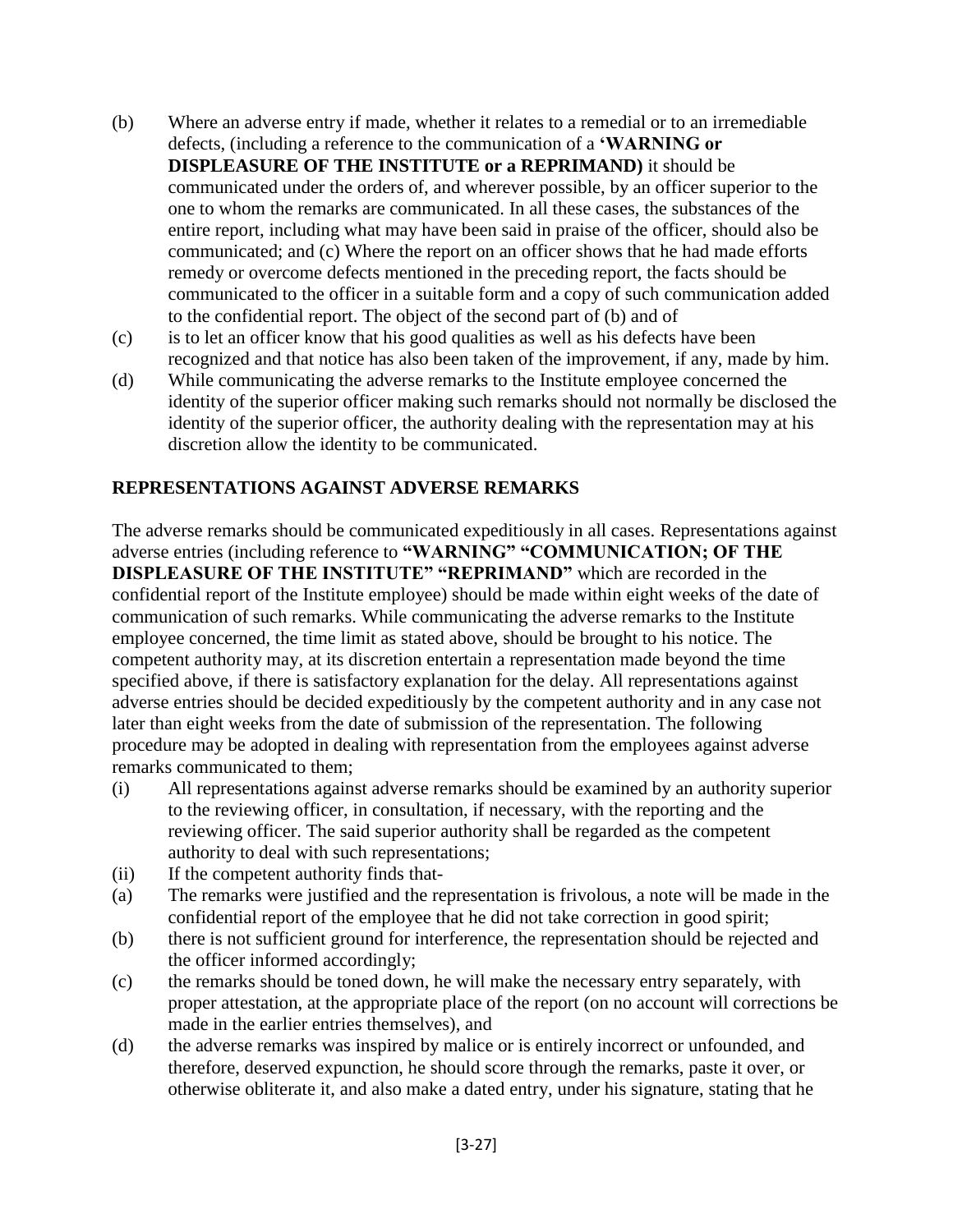has done so, under intimation to the concerned head of the department/centre/section/unit if he himself does not occupy that position.

- (iii) Representations (including explanation) submitted in respect of adverse entries should not be appended to the respective confidential reports. If the representation was well founded it would have resulted in the competent authority toning down or expunging the adverse remarks; if on the other hand, the representation was without substance, it would have been rejected. In either case, no useful purpose would be served by attaching the representation to the confidential report. Representations against a "**WARNING**" OR "**COMMUNICATION OF THE DISPLEASURE OF THE INSTITUTE AUTHORITIES**" OR **REPRIMAND** recorded in the confidential report of the Institute employee, would be dealt with in accordance with the above procedure unless;
- (a) an opportunity had already been given to the officer concerned to make a representation in the matter relating to the relevant incident or faults and such representation had been duly considered and a decision taken before the "**WARNING**" or "**REPRIMAND**" was administered or the "**DISPLEASURE OF THE INSTITUTE AUTHORITIES**" communicated to him; or
- (b) Where the "**WARNING**", "**REPRIMAND**" etc. had been administered as a result to disciplinary proceedings. **FORWARDING OF CONFIDENTIAL REPORTS OF INSTITUTE EMPLOYEE; TO PRIVATE/ SEMI-GOVERNMENT/ AUTONOMOUS BODIES Etc.**
- 1. Copies of confidential reports on Institute employees or even the substance of such reports should not be sent to private bodies, in connection with appointment to posts advertised by them or for other purposes.
- 2. If a request is received from a Government/Semi Government/Autonomous bodies etc., a list of the relevant reports may normally be supplied.

### **PROPRIETY OF ISSUE OF LETTERS OF APPRECIATION OR NOTES OF COMMUNICATION TO INSTITUTE EMPLOYEES**

The general policy should be to discourage the practice of granting letter of appreciation or notes of commendation to Institute employees and placing them in the confidential reports. Exceptions, may, however, be made in the following cases.

- (i) letters of appreciation issued by the Institute. Director or important authority in respect of any outstanding work done, should go into the confidential report dossier,
- (ii) letters of appreciation issued by special bodies or commissions or committee, etc., or experts of their reports expressing appreciation for a Institute employee by name should only go into the confidential dossier; and
- (iii) letters of appreciation from individual non-officials or from individual officials (other than a Director or head of the Department) may go into the confidential report if confined to expressing appreciation for services rendered far beyond the normal call of duty, and provided the Direct or the Head of the Department so directs. Appreciation of work should more appropriately be recorded in the annual confidential report rather than in such letters of appreciation which do not give a complete perspective of the employee's good and bad points. However, the mere fact that a stray letter of appreciation does go into is confidential report does not give the officer undue advantage in the matter or promotion which is governed more by consideration flashes of good work.